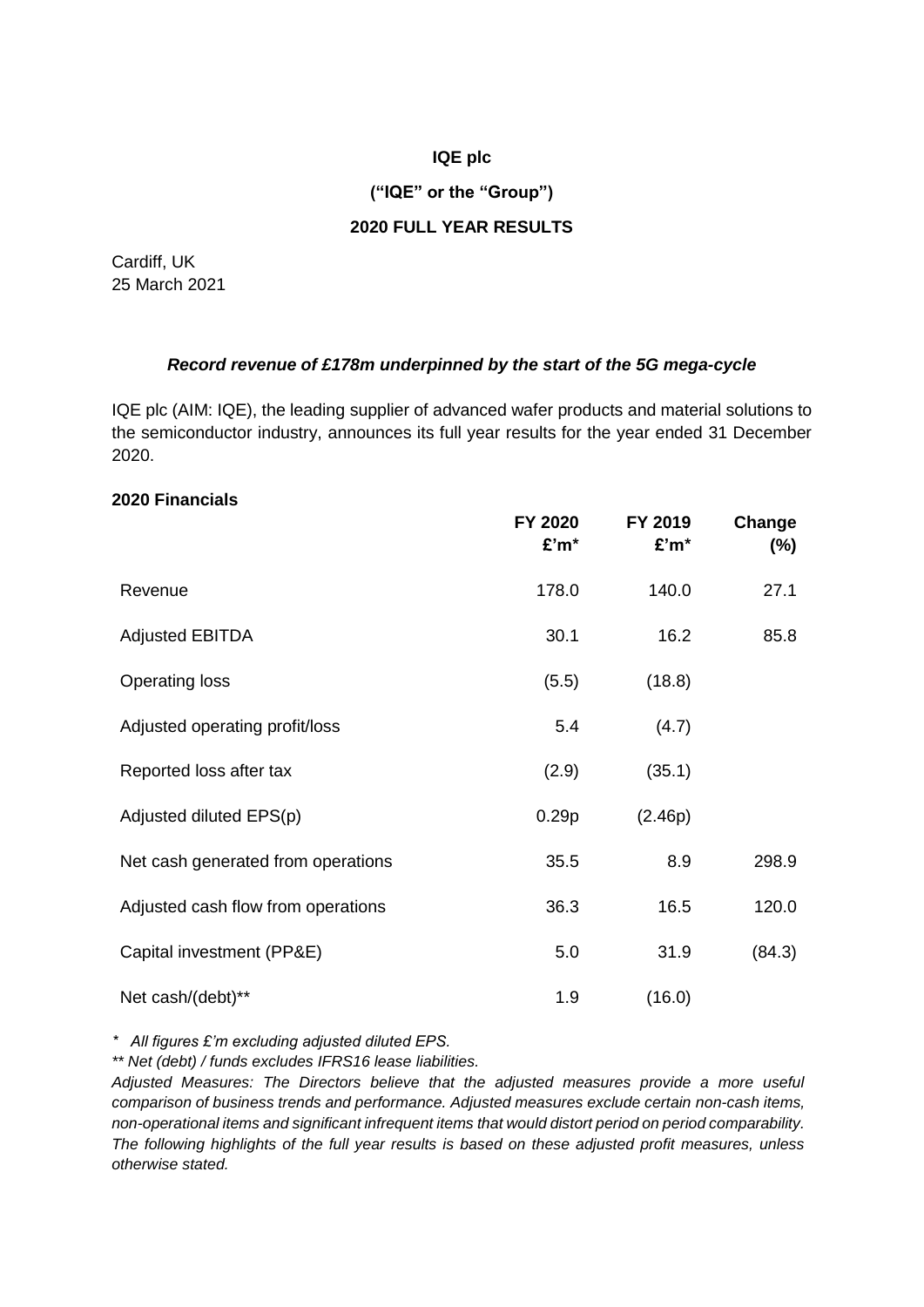## **Financial Summary**

- Record revenue performance of £178.0m (FY 2019: £140.0m) representing 27% YoY revenue growth driven by the start of the 5G mega-cycle
	- o Wireless revenue of £94.2m (FY 2019: £68.2m) representing 38% YoY growth, driven by 5G infrastructure deployments in Asia, in particular GaN on SiC for mMIMO base stations and 5G handset market penetration, where there has been an increase in GaAs content versus 4G phones
	- o Photonics revenue of £81.6m (FY 2019: £69.8m) representing 17% YoY growth, driven by continued growth in 3D Sensing and other advanced sensing applications, in particular epiwafers for Direct Time-of-Flight (DToF) camera modules that are enabling augmented reality
	- $\circ$  Foreign exchange headwind of £0.5m (constant currency USD revenue growth of 27.5% YoY)
- Net cashflow from operations of £35.5m (FY 2019: £8.9m) resulting from the strong trading performance, capital spending controls and working capital management, leading to a net cash position (excluding lease liabilities) of £1.9m as at 31 December 2020 (FY 2019: net debt of £16m)
- Increase in profitability with an adjusted operating profit of £5.4m (FY 2019: £(4.7m) loss) as a result of revenue growth and the benefits of high operational gearing
- Reported operating loss of  $E(5.5)$ m (FY 2019:  $E(18.8)$ m) as a result of exceptional impairment charges and legal costs reported at the half year, offset by the proceeds from the settlement of a legal dispute resolved in IQE's favour
- Capital expenditure reduced to £5.0m on PP&E (FY 2019: £31.9m) following the completion of the infrastructure phase of the Group's capacity expansion in 2018 and 2019

# **Strategic and Operational Highlights**

- Business continuity maintained at all global sites during the COVID-19 pandemic with no interruptions to production
- Consolidation of US MBE manufacturing activities at North Carolina site by 2024, with transition underway
- Acquisition of the 10% minority interest in IQE's Taiwanese subsidiary, subject to an ongoing statutory Court process regarding valuation
- Settlement in IQE's favour in a multifaceted intellectual property legal dispute, resulting in \$2.5m cash being received in February 2021
- Three new Aixtron G4 tools ordered in Q1 2021 to support volume growth for Wireless GaAs in Taiwan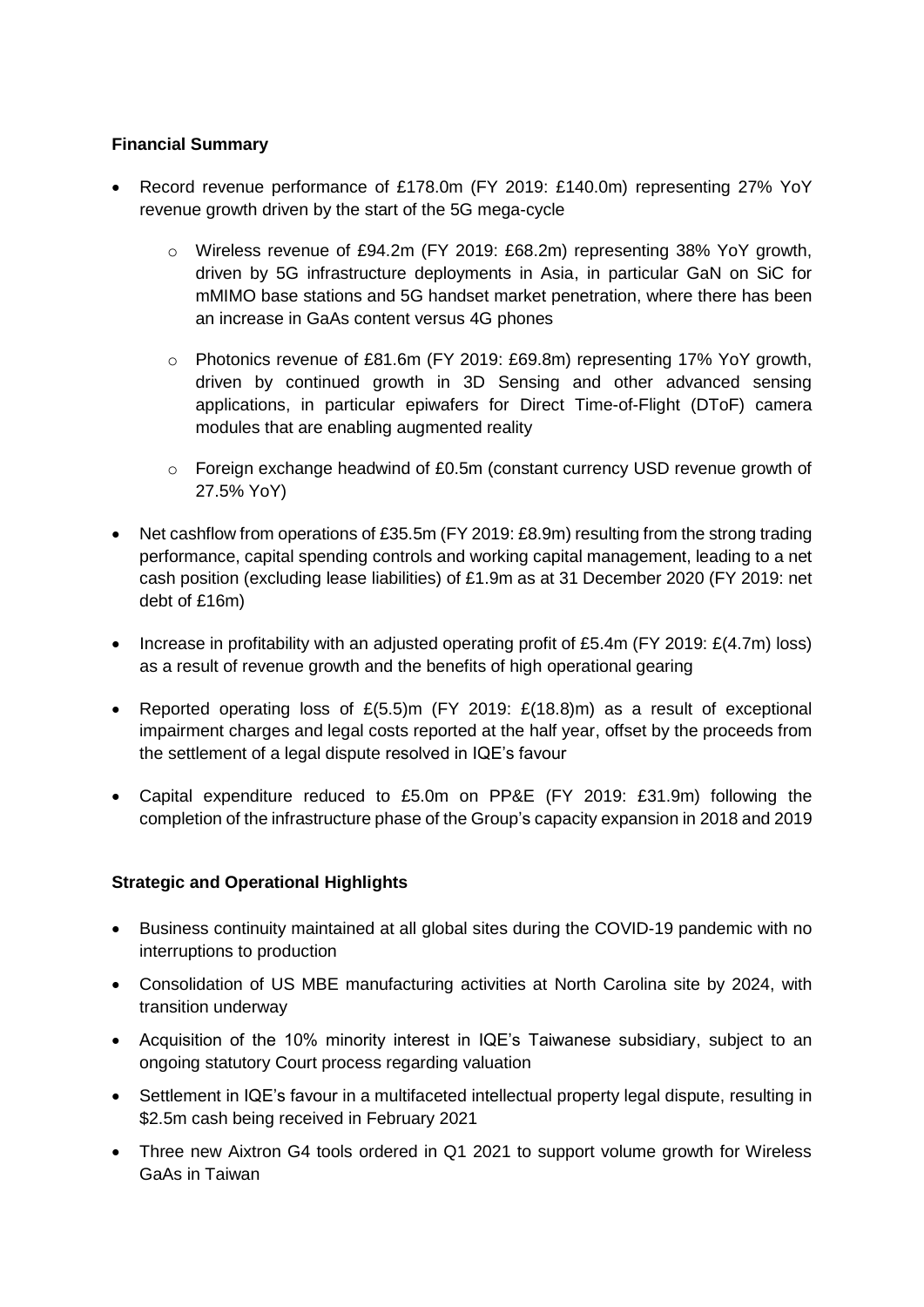- Strong progress in new product development including IQepiMo™ template technology for RF Filters, IQGeVCSEL 150™ technology for 6" VCSELs on Germanium (Ge), a critical step in the pathway to 8" VCSEL technology, and post year end IQDN-VCSEL™ technology for advanced sensing applications at longer wavelengths on 150 mm GaAs substrates
- The search for a new CEO who will lead IQE during the next phase of its growth is ongoing. The appointment of a new CEO will facilitate Drew Nelson's transition to becoming a board member with the title of President.

# **Dr Drew Nelson, Chief Executive Officer of IQE, said:**

"*2020 was a year unlike any other and I'd like to extend my thanks to all of our staff who have shown their commitment and resilience in rising to the challenges we faced. Despite the global uncertainty that we encountered, the strength and diversification of our business enabled us to deliver record revenues of £178m, representing a 27% year-on-year increase.* 

*At the same time, we have made positive progress against our strategy and recorded strong growth across our Wireless and Photonics divisions, despite the external pressures.*

*This progress, combined with the return to a cash positive position and the range of unique materials solutions for high performance devices in our development pipeline, ensures we are well placed to maintain our leadership position as the 5G mega-cycle gathers pace in the coming years".*

### **Current trading and H1 2021 outlook**

After a consistently strong year in 2020 across IQE's broad portfolio of products, trading has continued positively in 2021. In particular, revenues for Wireless GaAs epiwafers are strong as a result of continued 5G handset market penetration and increased GaAs content. In addition, demand for 3D sensing, advanced sensing applications and communications products continues to remain positive.

IQE is well positioned for further 5G related GaN on SiC growth over the multi-year replacement cycle. In the first half of FY21, revenues of GaN on SiC are expected to be lower than in H1 FY20 amid lower market estimates for mMIMO deployment in Asia. Beyond the near term, the opportunities for this and other GaN on Si technologies are very strong as global roll outs of 5G gather pace.

The Group is experiencing a foreign exchange headwind in FY 21 on a reported basis, as the Group's revenues are predominantly earned in USD but are reported in GBP.

The Group expects revenue and Adjusted EBITDA in the first half of 2021 to be similar to H1 FY20 on a constant currency basis.

Capital expenditure on PP&E for FY21 is expected to be in the range of £20m to £30m as the Group resumes investment in capacity for specific growth platforms, including three new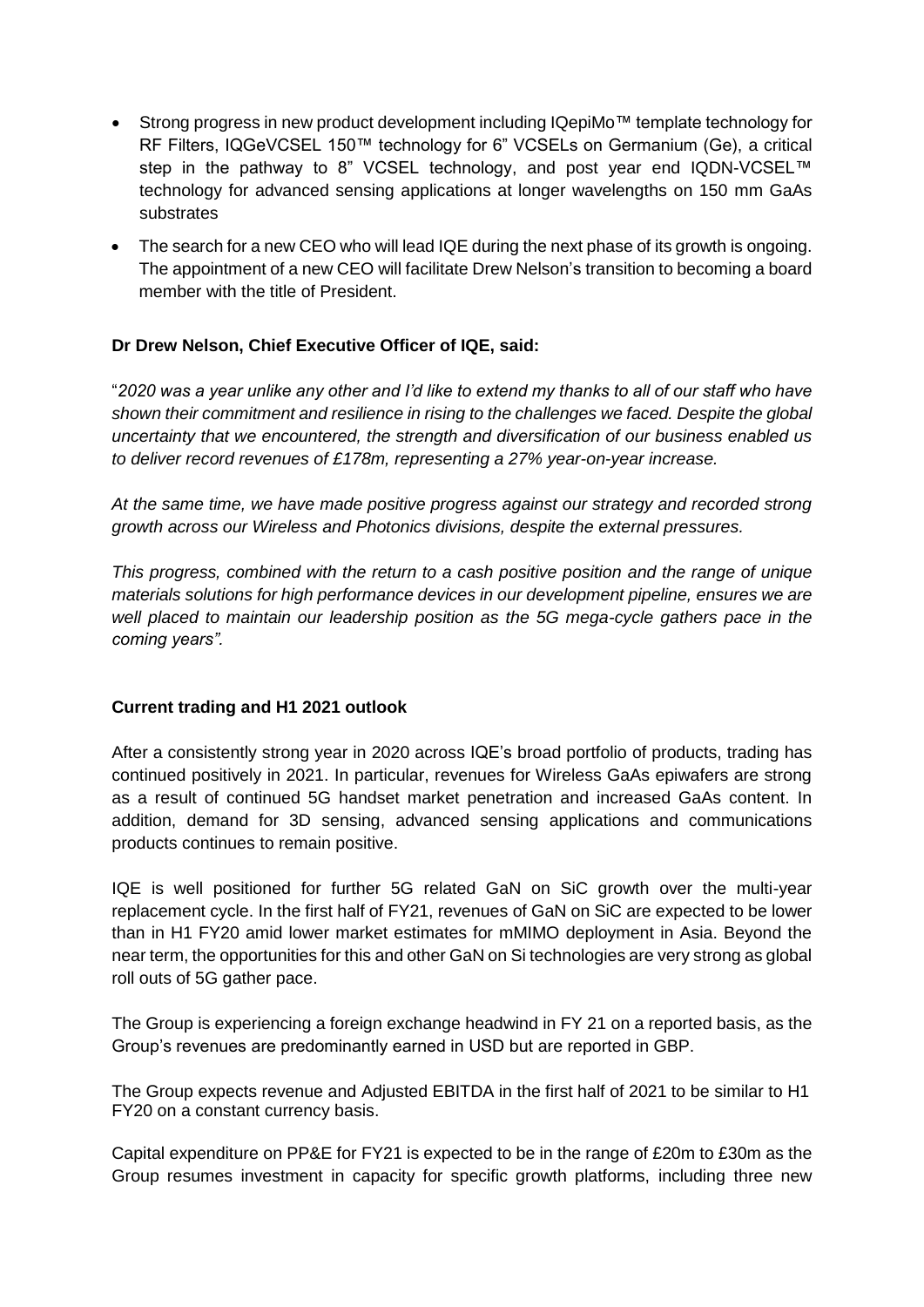reactors for Taiwan to underpin further growth in FY22. Capitalisation of development costs are expected to be in the range of £7m to £10m for the full year as the Group continues to invest in future products to meet anticipated growing demand for compound semiconductors driven by the macro trends of 5G and connected devices.

### Contacts:

## **IQE plc**

+44 (0) 29 2083 9400 Drew Nelson Tim Pullen Amy Barlow

## **Peel Hunt LLP (Nomad and Joint Broker)**

+44 (0) 20 7418 8900 Edward Knight Paul Gillam Nick Prowting

## **Citigroup Global Markets Limited (Joint Broker)**

+44 (0) 20 7986 4000 Christopher Wren Peter Catterall

# **Headland Consultancy (Financial PR)**

Andy Rivett-Carnac: +44 (0) 7968 997 365 Chloe Francklin: +44 (0)78 3497 4624

### **Glossary**

| GaAs         | <b>Gallium Arsenide</b>                        |
|--------------|------------------------------------------------|
| GaN          | <b>Gallium Nitride</b>                         |
| mMIMO        | Massive MIMO (Multiple-Input, Multiple Output) |
| <b>SiC</b>   | <b>Silicon Carbide</b>                         |
| <b>VCSEL</b> | <b>Vertical Cavity Surface Emitting Laser</b>  |

# **ABOUT IQE**

#### [http://iqep.com](https://www.globenewswire.com/Tracker?data=yZf7NKp1JKLALUCxlBuC8wkLnLAqoe5-kjjIlkMIDci9q9W0x_02bwZV-eorSbpLXZxy4zi3xHh-O4FM8nWjeg==)

IQE is the leading global supplier of advanced compound semiconductor wafers and materials solutions that enable a diverse range of applications across:

- handset devices
- global telecoms infrastructure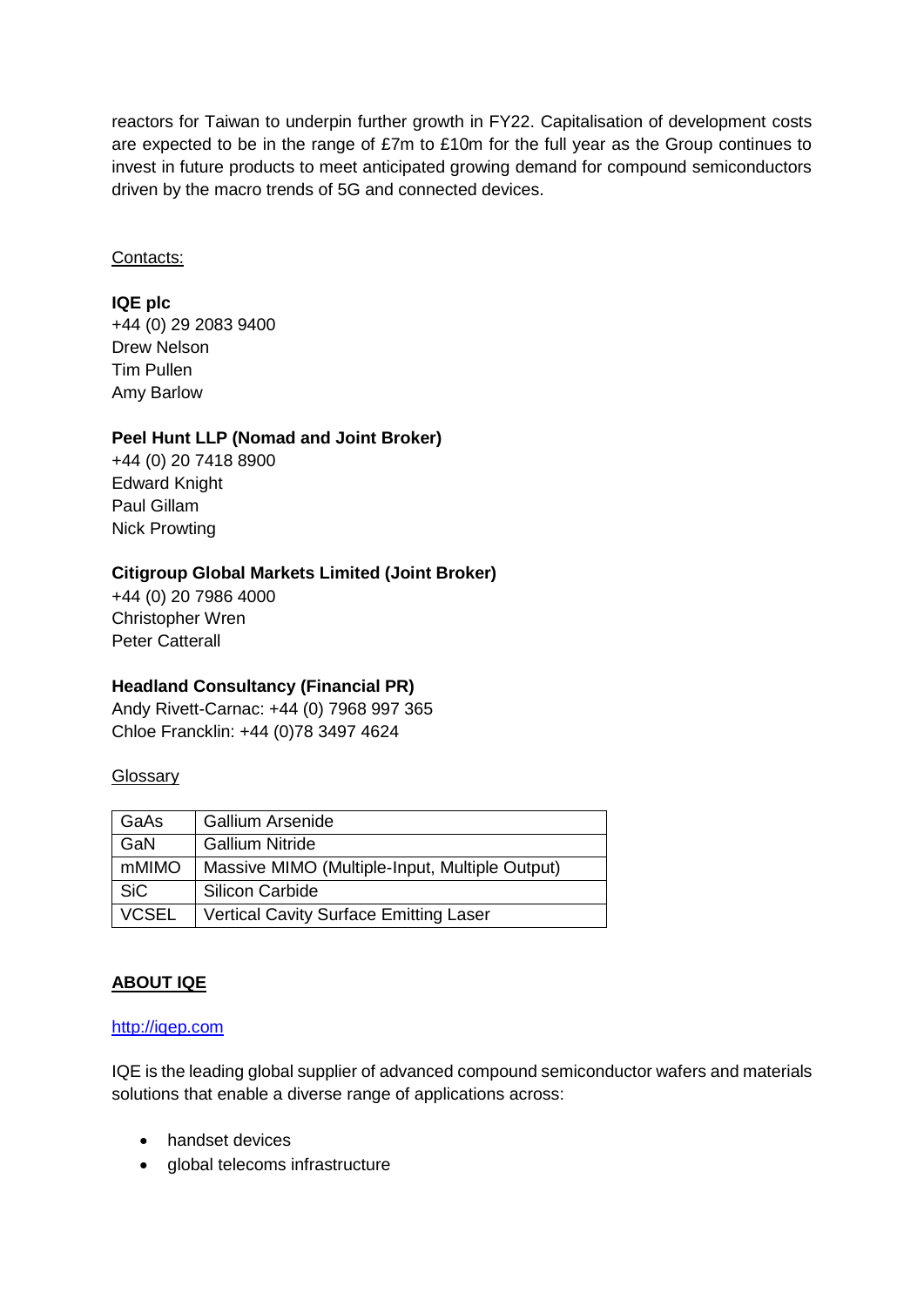- connected devices
- 3D sensing

As a scaled global epitaxy wafer manufacturer, IQE is uniquely positioned in a market which has high barriers to entry. IQE supplies the whole market and is agnostic as to the winners and losers at chip and OEM level. By leveraging the Group's intellectual property portfolio including know-how and patents, it produces epitaxy wafers of superior quality, yield and unit economics.

IQE is headquartered in Cardiff UK, with c. 650 employees across nine manufacturing locations in the UK, US, Taiwan and Singapore, and is listed on the AIM Stock Exchange in London.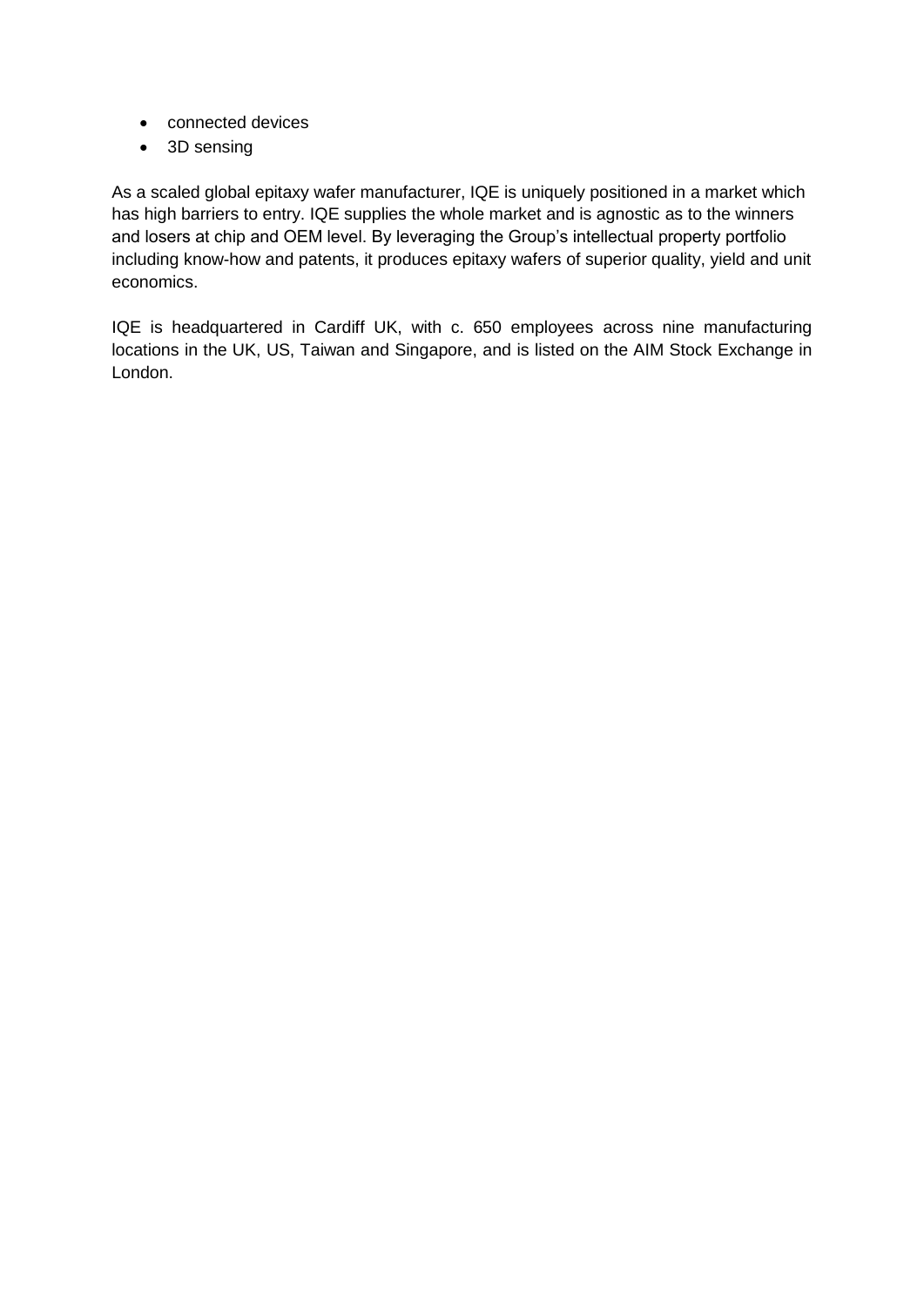#### **Financial Review**

The Group reports financial performance in accordance with International Financial Reporting Standards adopted by the European Union ('IFRS') and provides disclosure of additional alternative non IFRS GAAP performance measures to provide further understanding of financial performance. Details of the alternative performance measures used by the Group including a reconciliation to reported IFRS GAAP performance measures is set out in note 5 to the financial statements.

On 11 March 2020, the World Health Organisation declared the outbreak of a coronavirus (COVID-19) a pandemic. The COVID-19 outbreak created uncertainty in global economies and posed a number of initial risks and uncertainties in the markets in which the Group operates although ultimately these have not adversely impacted financial performance during the year with strong global growth trends in compound semiconductor markets continuing and the Group experiencing little or no disruption to its manufacturing operations as a result of the pandemic.

The Group's trading has remained resilient throughout the year with significant growth experienced in a number of markets that has resulted in the delivery of record revenue of £178.0m (2019: £140.0m) with strong growth experienced in each of the Group's primary business segments.

The Group's Wireless business segment represents the largest proportion of the Group's revenue accounting for 52.9% (2019: 48.7%) of total wafer sales with Photonics representing 45.8% (2019: 49.8%) and CMOSS++ representing 1.2% (2019: 1.5%).

Wireless wafer revenues increased 38.2% to £94.2m (2019: £68.2m). The increase in Wireless revenue primarily reflects increased demand for GaAs wafers for 5G handset power amplifiers fuelled by growing end market demand for '5G ready' smartphones, increased demand for GaN on SiC wafers for 5G infrastructure related to initial deployments of 5G base stations and demand for high performance GaN on SiC wafers for advanced RF applications.

Photonics wafer revenues were up 17.0% to £81.6m (2019: £69.8m) with the Group experiencing consistently high demand for GaAs VCSEL wafers for 3D sensing applications throughout the year and continuing strong demand for high performance GaSb wafers for advanced sensing applications.

Gross profit increased from £21.4m to £33.2m. The increase in gross profit reflects a combination of higher trading volumes and an improvement in overall gross profit margin percentage to 18.6% (2019: 15.3%) as the Group has benefited from greater capacity utilisation in the current year. Adjusted gross profit, which excludes the charge for share based payments, increased from £20.9m to £33.3m with a gross margin improvement from 14.9% to 18.7%.

Selling, general and administrative ('SG&A') expenses decreased from £36.3m to £34.7m. Adjusted SG&A, which excludes adjustments for share based payments, restructuring costs, patent dispute legal costs and certain non-current asset impairments increased from £25.8m to £27.8m primarily reflecting an increase in investment in corporate functions and employee headcount as the Group continues to grow.

Restructuring costs totalling £0.16m (2019: £0.81m) relate to employee retention bonuses associated with the announced closure of the Group's manufacturing facility in Pennsylvania (US). Restructuring costs in 2019 related to site-specific employee related restructuring and final costs associated with the closure of the Group's manufacturing facility in New Jersey (US).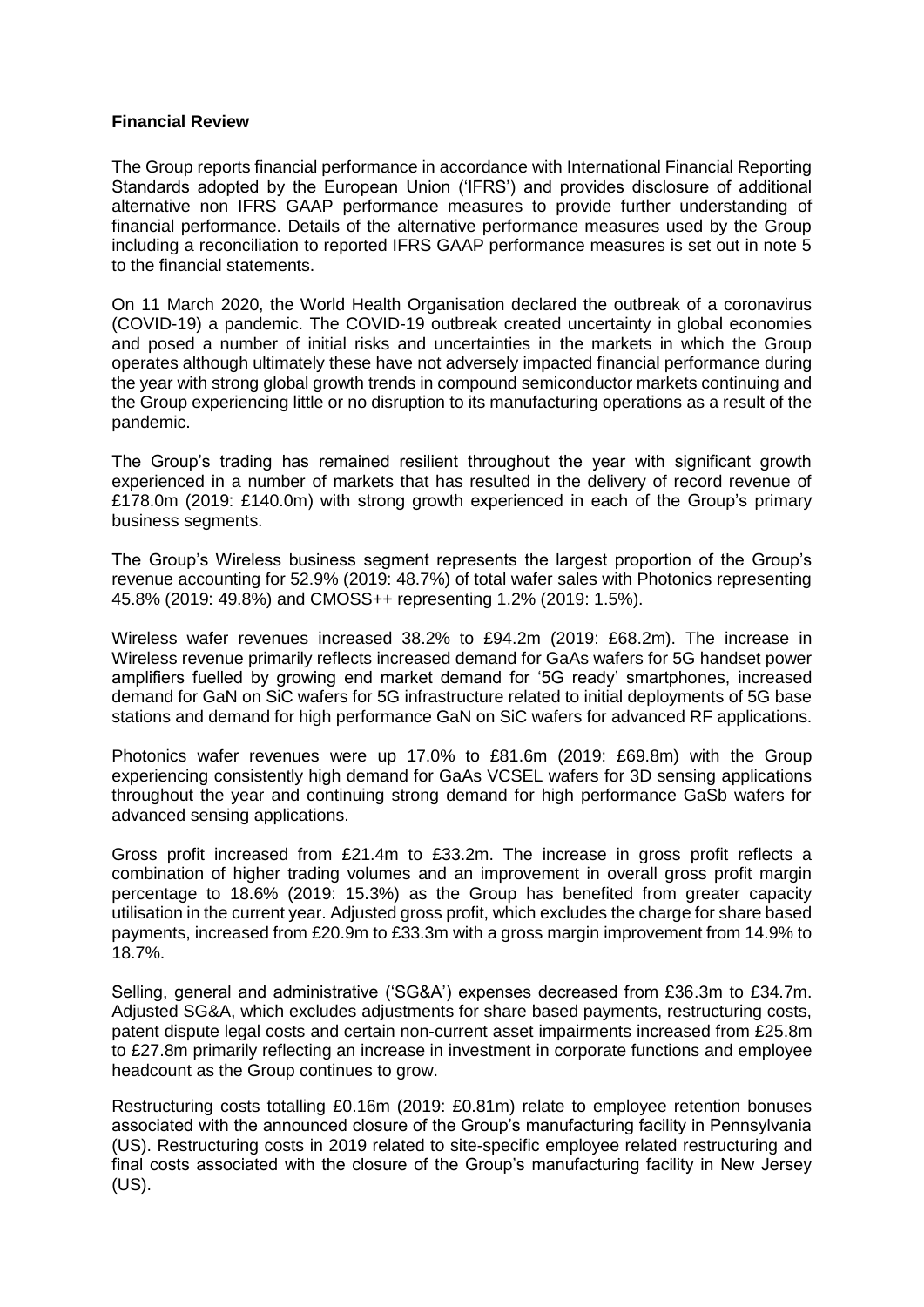Patent dispute income of £1.7m (2019: £4.3m cost) relates to a settlement agreement associated with legal costs incurred by the Group that has been negotiated with the plaintiff following the previously announced arbitration panel ruling in favour of the Group. Patent dispute income also includes insurance income received from the Group's insurers in relation to relevant costs incurred as part of the dispute partially offset by actual legal costs incurred during the period.

Impairment of intangibles of £6.5m (2019: £3.8m) relates to the write-down in value of the Group's non-filter related cREO™ patent and development costs following the refocus of resource and investment into cREO™ filter related development activities. The onerous contract provision of £1.8m (2019: £nil), which is linked to the commercial applications of the cREO™ technology and represents the cost of minimum guaranteed future royalty payments related to the historical acquisition of the technology from Translucent Inc. that are payable in the period prior to the expected commercial exploitation of the cREO™ filter technology.

Operating loss improved from £18.8m in 2019 to a current year loss of £5.5m. Reflecting the adjustments noted above, adjusted operating loss of £4.7m in 2019 improved significantly in 2020 with a return to profitability and an adjusted operating profit of £5.4m. The segmental analysis in note 3 reflects the adjusted operating margins for the primary segments (before central corporate support costs). Wireless adjusted operating margins and photonics operating margins improved from 9.7% and 1.9% in 2019 to 12.1% and 11.1% in 2020, primarily reflecting increases in volume and increased utilisation of manufacturing capacity.

The credit of £3.8m (2019: £4.7m charge) associated with the Group's share of losses in its joint venture, Compound Semiconductor Centre Limited, reflects the reversal of previously recognised losses as part of the application of the loss absorption requirement of IAS28.38 following an equal and opposite increase in the level of impairment loss associated with the Group's preference share debt due from CSC. The loss absorption credit of £3.8m recorded in 'share of losses in joint venture' and the increased impairment charge of £3.8m relating to the preference share financial asset recorded as an 'impairment loss on financial assets' has no net impact on the Group's loss for the year.

Finance costs increased to £2.2m from £1.5m in 2019 reflecting a combination of the Group's utilisation of its bank borrowing facilities and the unwind of discounting associated with lease liabilities.

The tax credit of £1.0m (2019: £10.2m charge) reflects an effective tax rate of  $\sim$ 25% with the credit principally arising as a result of the recognition of deferred tax assets for certain current year UK trading losses. The tax charge of £10.2m in 2019 primarily reflected increased deferred tax charges relating to the partial reversal of previously recognised US deferred tax assets. A forecast shift in the balance of the Group's projected manufacturing production, a position that remains unchanged in the current year, resulted in a shift in forecast profits between the US and rest of the world. The forecast shift in manufacturing and profitability in the US has restricted the Group's ability to recognise deferred tax assets for historical US trading losses and in 2019 resulted in the partial reversal of previously recognised US deferred tax assets with a tax impact of ~£9.6m. The effective tax rate of 21% (2019: 10%) applicable to the tax charge of £1.5m (2019: £1.8m) on adjusted items is reflective of applicable statutory tax rates.

The reduction in the loss for the year to £2.9m (2019: £35.1m) reflects a combination of significant growth in the wireless and photonics business segments, improved profitability within both business segments and a reduction in the impact of adjusted non-cash and other non-operational items which at an adjusted level, has resulted in a return to profitability, with an adjusted profit for the year of £2.7m (2019: £19.0m loss).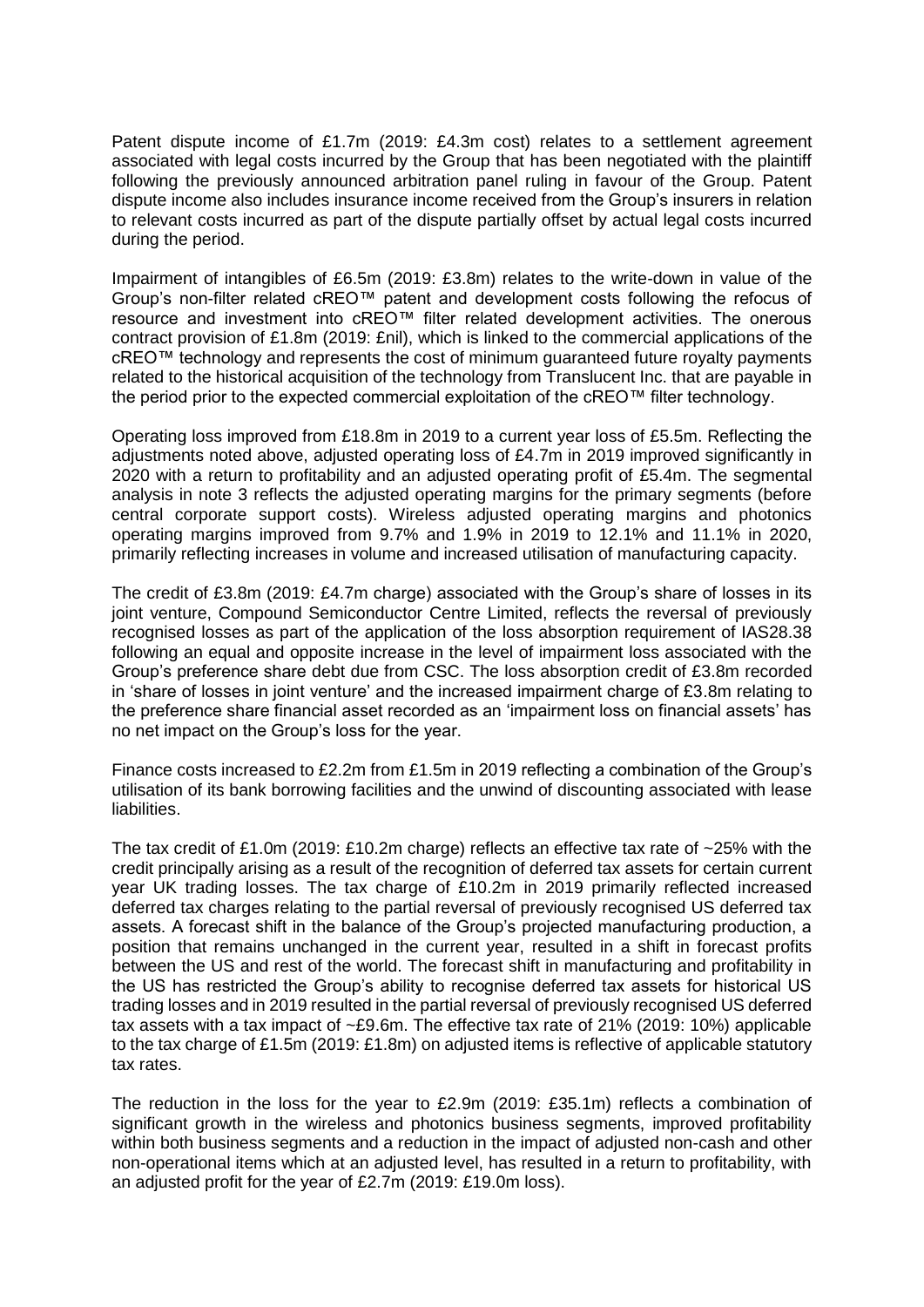Basic and diluted loss per share has improved from a loss per share of 4.51p to a loss of 0.41p in the current year with adjusted basic earnings per share of 0.29p (2019: 2.46p loss) and adjusted diluted earnings per share of 0.29p (2019: 2.46p loss) reflecting the Group's return to profitability at the adjusted profit level.

Cash generated from operating activities increased significantly in the year to £33.3m (2019: £8.1m) reflecting the Group's positive underlying trading performance and careful management of working capital. This increase in cash generation combined with a reduction in capital expenditure and technology development costs has reduced cash expenditure on investing activities from £41.8m to £11.8m and resulted in a significant strengthening in the Group's balance sheet position with a full year net funds position of £1.9m (excluding lease liabilities) compared to a net debt position of £156.0m (excluding lease liabilities) in 2019.

Cash expenditure as part of investing activities includes £1.4m of cash cost associated with the acquisition of the minority interest in the Group's Taiwanese subsidiary, IQE Taiwan ROC. On 5 October 2020, the group acquired the remaining 9.82% of issued shares held by third party minority shareholders in its subsidiary, IQE Taiwan ROC, taking its equity ownership from 90.18% to 100.00%. The acquisition was affected using a statutory share swap arrangement under Taiwan's Business Mergers and Acquisition Law with the final total consideration payable to be determined by the Taiwan Court. Consideration paid to date consists of £1.4m which has been settled via the issuance of 2,606,689 ordinary shares in IQE plc and cash consideration of £1.4m which for a minority of selling shareholders is subject to adjustment dependent upon a price determined by the Taiwan Court.

Equity shareholder funds totals £260.4m (2019: £270.4m) with the movement from 2019 primarily reflecting the loss for the year, the impact of the acquisition of the Taiwanese minority interest and adverse foreign exchange differences arising on the retranslation of net investments in overseas subsidiaries.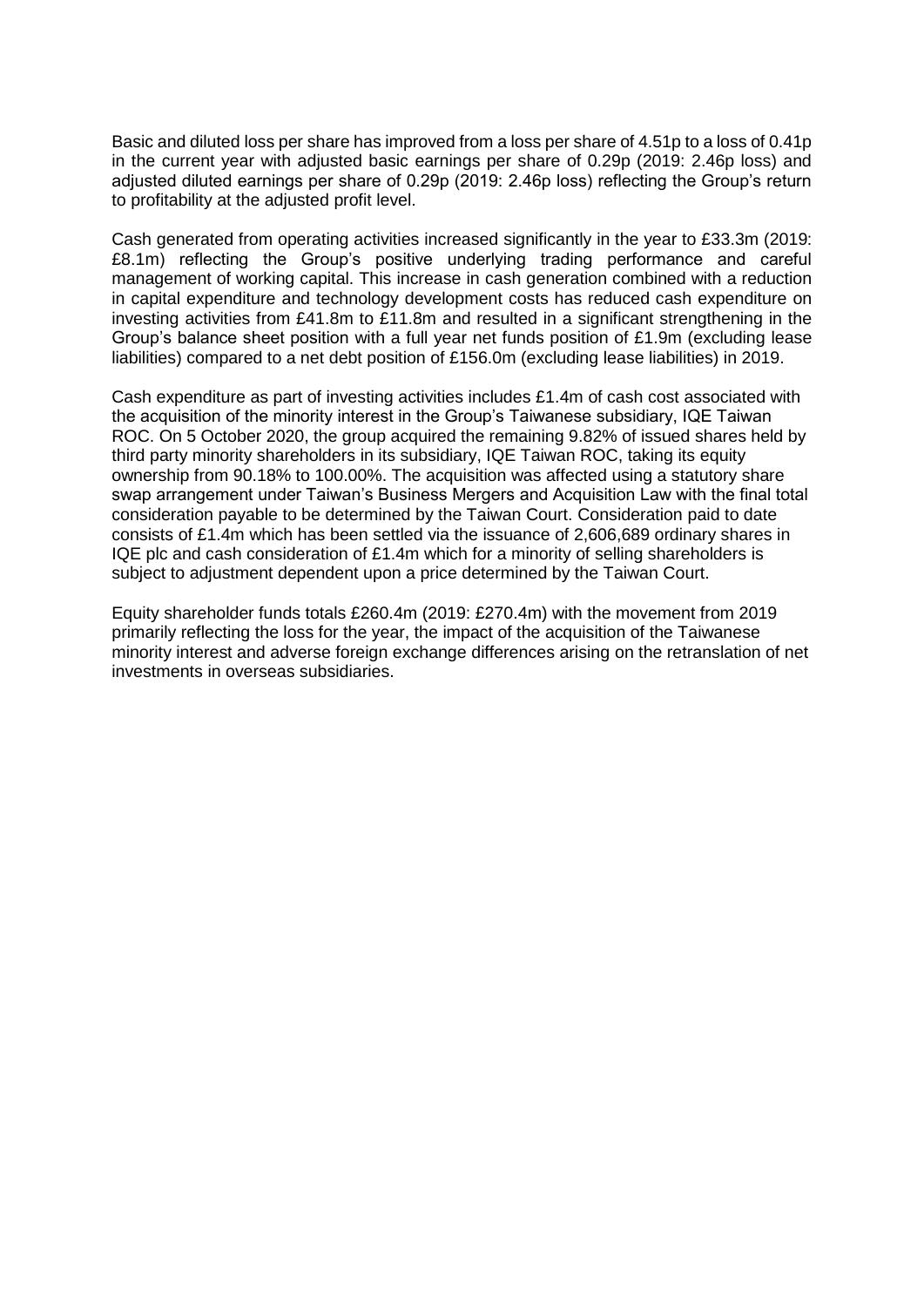# **Financial Summary**

|                                                   | 2020     | 2019      |
|---------------------------------------------------|----------|-----------|
|                                                   | £'000    | £'000     |
| <b>Revenue</b>                                    | 178,016  | 140,015   |
| <b>Adjusted EBITDA (see below)</b>                | 30,101   | 16,246    |
| <b>Operating (loss) / profit</b>                  |          |           |
| Adjusted*                                         | 5,386    | (4,676)   |
| <b>Reported</b><br>$\bullet$                      | (5, 517) | (18, 802) |
| (Loss) / profit after tax                         |          |           |
| Adjusted*                                         | 2,702    | (19,010)  |
| Reported                                          | (2,893)  | (35, 128) |
| Net cash flow from operations                     |          |           |
| Before adjustments (note 4)                       | 36,324   | 16,530    |
| <b>Reported</b>                                   | 35,457   | 8,948     |
| Free cash flow**                                  |          |           |
| <b>Before exceptional cash flows</b>              | 23,566   | (25, 445) |
| <b>Reported</b>                                   | 22,699   | (33, 027) |
| Net (debt)/cash excluding lease<br>liabilities*** | 1,923    | (15, 970) |
| <b>Equity shareholders' funds</b>                 | 260,435  | 266,593   |
| Basic EPS - adjusted****                          | 0.29p    | (2.46p)   |
| <b>Basic EPS - unadjusted</b>                     | (0.41p)  | (4.51p)   |
| Diluted EPS - adjusted****                        | 0.29p    | (2.46p)   |
| <b>Diluted EPS - unadjusted</b>                   | (0.41p)  | (4.51p)   |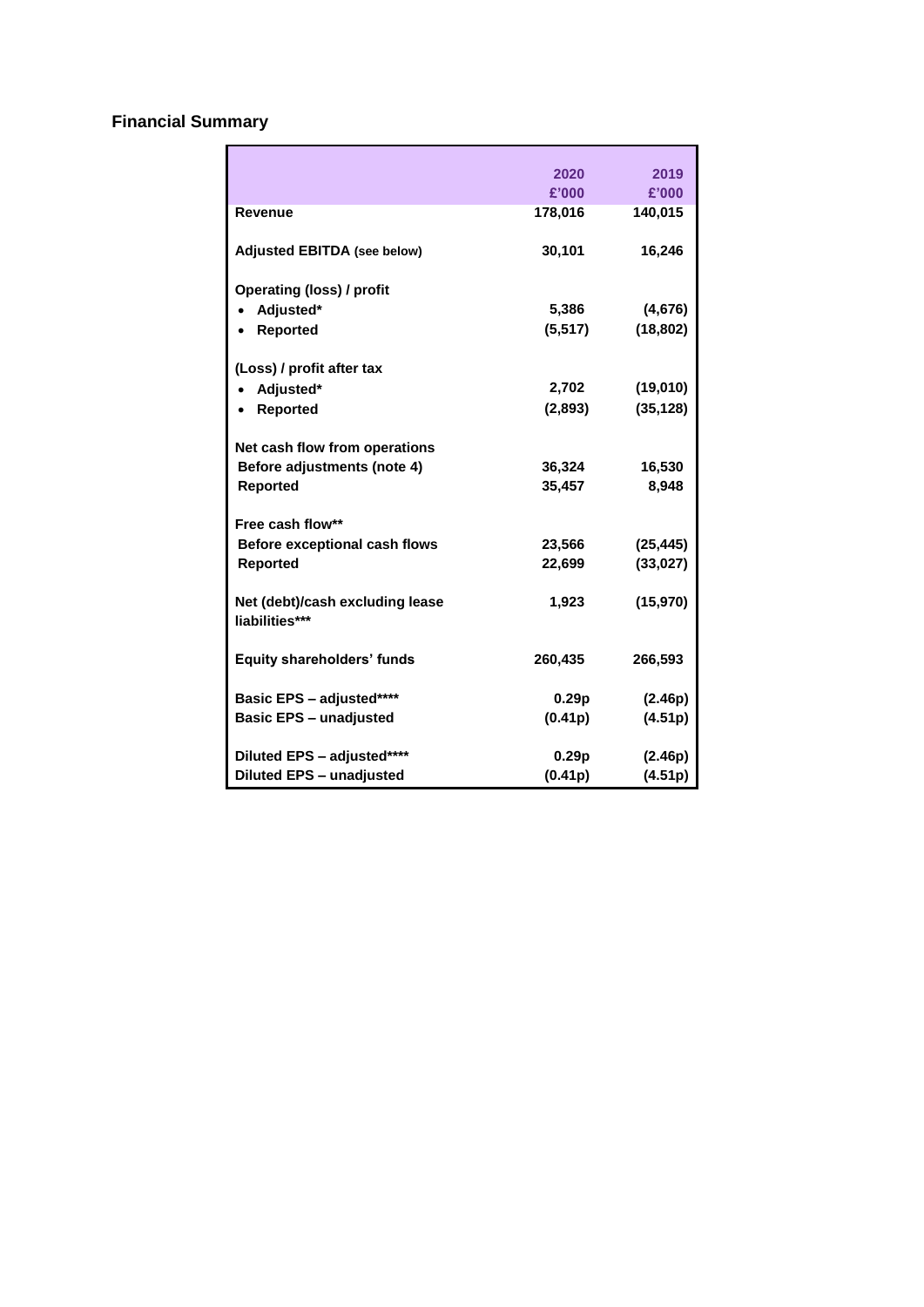|                                                                                       | 2020       | 2019       |
|---------------------------------------------------------------------------------------|------------|------------|
|                                                                                       | £'000      | £'000      |
| Revenue                                                                               | 178,016    | 140,015    |
| Cost of sales                                                                         | (144, 866) | (118, 631) |
| <b>Gross profit</b>                                                                   | 33,150     | 21,384     |
| Selling, general and administrative expenses                                          | (34, 697)  | (36, 297)  |
| <b>Impairment loss on financial assets</b>                                            | (3,788)    | (4, 134)   |
| Profit on disposal of property, plant and equipment                                   | (182)      | 245        |
| <b>Operating loss</b>                                                                 | (5, 517)   | (18, 802)  |
| <b>Finance costs</b>                                                                  | (2, 165)   | (1, 458)   |
| Reversal / share of losses of joint ventures accounted for<br>using the equity method | 3,788      | (4,688)    |
| Adjusted profit / (loss) before income tax                                            | 3,221      | (7,019)    |
| <b>Adjustments</b>                                                                    | (7, 115)   | (17, 929)  |
| Loss before income tax                                                                | (3,894)    | (24, 948)  |
| <b>Taxation</b>                                                                       | 1,001      | (10, 180)  |
| Loss for the year                                                                     | (2,893)    | (35, 128)  |
| Loss attributable to:                                                                 |            |            |
| <b>Equity shareholders</b>                                                            | (3,271)    | (35, 473)  |
| <b>Non-controlling interest</b>                                                       | 378        | 345        |
|                                                                                       | (2,893)    | (35, 128)  |
| Loss per share attributable to owners of the parent during<br>the year                |            |            |
| Basic loss per share                                                                  | (0.41p)    | (4.51p)    |
| Diluted loss earnings per share                                                       | (0.41p)    | (4.51p)    |
|                                                                                       |            |            |

### **Consolidated income statement for the year ended 31 December 2020**

**Adjusted basic and diluted loss per share are presented in note 5.**

**All items included in the loss for the year relate to continuing operations.**

**Non-controlling interest relates to minority shareholder interests in the Group's subsidiary, IQE Taiwan ROC, prior to the acquisition of the minority shareholding on 5 October 2020.**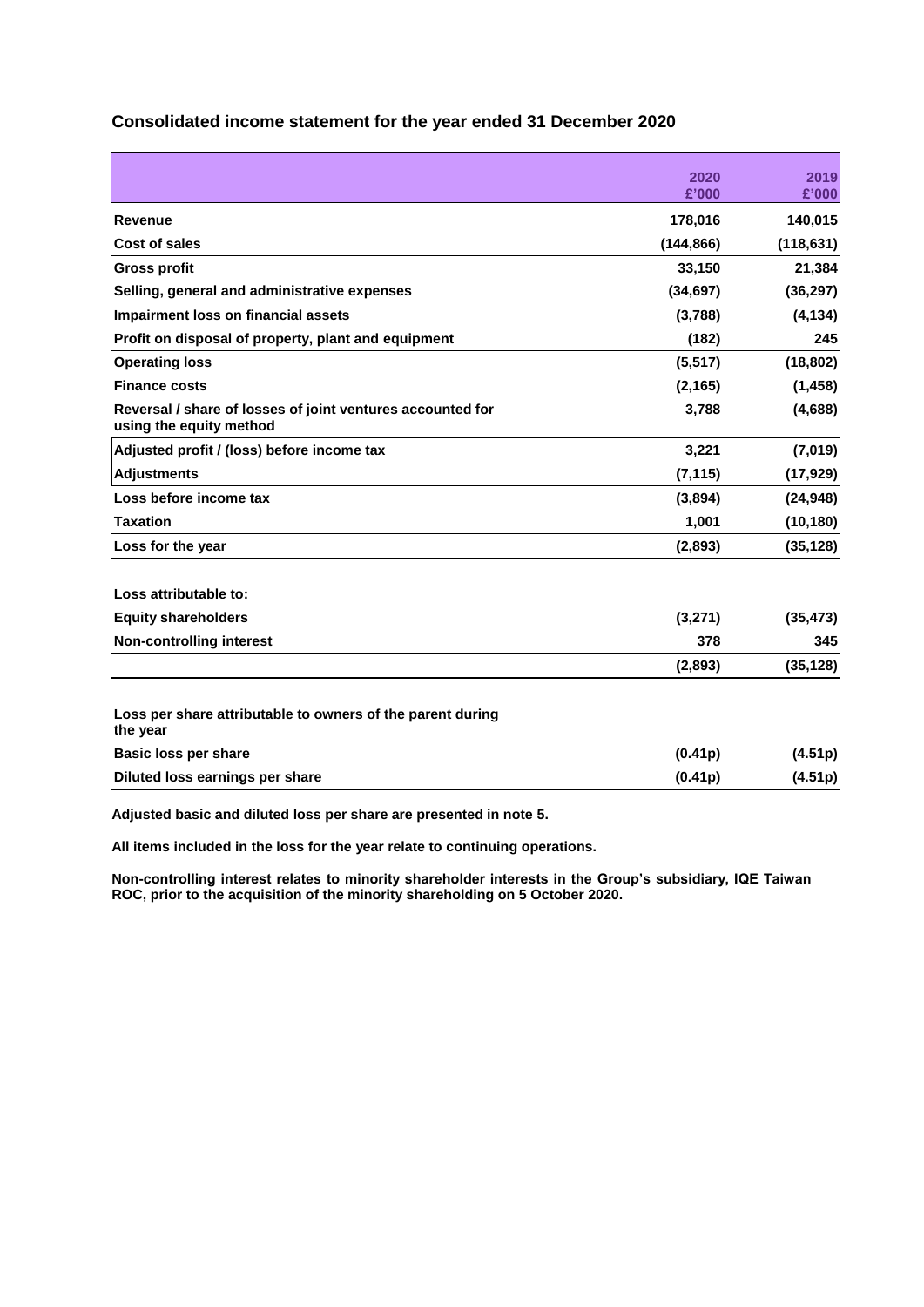### **Consolidated statement of comprehensive income for the year ended 31 December 2020**

|                                                            | (8,997)  | (38, 782) |
|------------------------------------------------------------|----------|-----------|
| Non-controlling interest                                   | 485      | 302       |
| <b>Equity shareholders</b>                                 | (9, 482) | (39,084)  |
| Total comprehensive expense attributable to:               |          |           |
| Total comprehensive expense for the year                   | (8,997)  | (38, 782) |
| Exchange differences on translation of foreign operations* | (6, 104) | (3,654)   |
| Loss for the year                                          | (2,893)  | (35, 128) |
|                                                            | £'000    | £'000     |
|                                                            | 2020     | 2019      |

**\* Items that may be subsequently be reclassified to profit or loss.**

**Items in the statement above are disclosed net of tax.**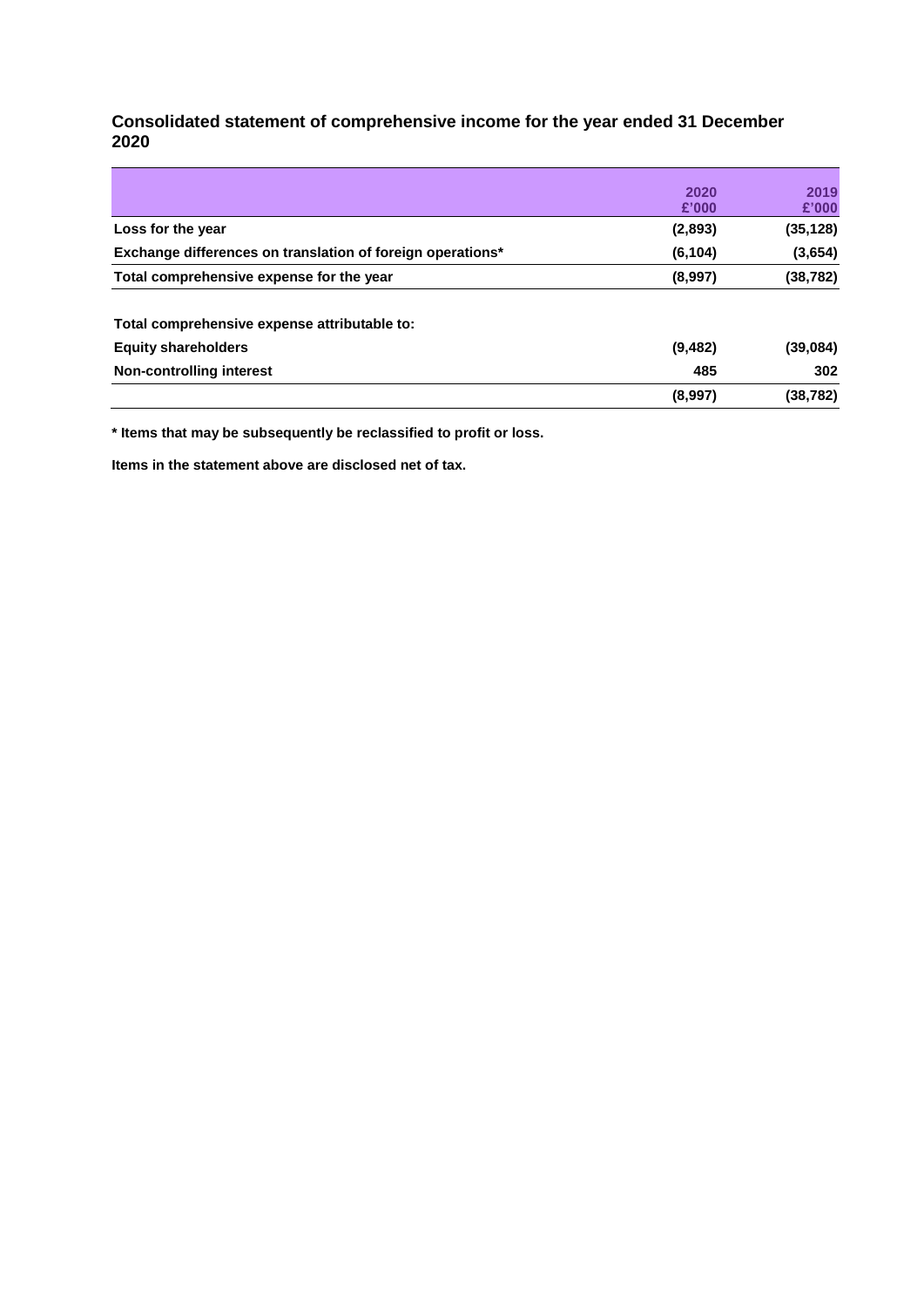# **Consolidated balance sheet as at 31 December 2020**

|                                                       | 2020<br>£'000 | 2019<br>£'000 |
|-------------------------------------------------------|---------------|---------------|
| <b>Non-current assets</b>                             |               |               |
| Intangible assets                                     | 105,772       | 118,456       |
| <b>Fixed asset investments</b>                        |               | 75            |
| Property, plant and equipment                         | 126,229       | 136,482       |
| <b>Right of use assets</b>                            | 37,339        | 39,355        |
| <b>Deferred tax assets</b>                            | 7,821         | 5,679         |
| <b>Other financial assets</b>                         |               |               |
| <b>Total non-current assets</b>                       | 277,161       | 300,047       |
| <b>Current assets</b>                                 |               |               |
| <b>Inventories</b>                                    | 30,887        | 30,668        |
| <b>Trade and other receivables</b>                    | 38,575        | 33,065        |
| <b>Cash and cash equivalents</b>                      | 24,663        | 8,800         |
| <b>Total current assets</b>                           | 94,125        | 72,533        |
| <b>Total assets</b>                                   | 371,286       | 372,580       |
| <b>Current liabilities</b>                            |               |               |
| Trade and other payables                              | (35,605)      | (26, 367)     |
| <b>Current tax liabilities</b>                        | (1, 426)      | (1, 162)      |
| <b>Bank borrowings</b>                                | (6, 201)      | (2,034)       |
| <b>Lease liabilities</b>                              | (4,798)       | (3,083)       |
| Provisions for other liabilities and charges          | (515)         |               |
| <b>Total current liabilities</b>                      | (48, 545)     | (32, 646)     |
| <b>Non-current liabilities</b>                        |               |               |
| <b>Bank borrowings</b>                                | (16, 539)     | (22, 736)     |
| <b>Lease liabilities</b>                              | (42, 226)     | (44, 895)     |
| <b>Deferred tax liabilities</b>                       | (2,054)       | (1,860)       |
| Provisions for other liabilities and charges          | (1, 487)      |               |
| <b>Total non-current liabilities</b>                  | (62, 306)     | (69, 491)     |
| <b>Total liabilities</b>                              | (110, 851)    | (102, 137)    |
| <b>Net assets</b>                                     | 260,435       | 270,443       |
| Equity attributable to the shareholders of the parent |               |               |
| <b>Share capital</b>                                  | 8,004         | 7,961         |
| Share premium                                         | 154,185       | 152,385       |
| <b>Retained earnings</b>                              | 62,089        | 63,826        |
| <b>Exchange rate reserve</b>                          | 21,291        | 27,502        |
| Other reserves                                        | 14,866        | 14,919        |
|                                                       | 260,435       | 266,593       |
| <b>Non-controlling interest</b>                       |               | 3,850         |
| <b>Total equity</b>                                   | 260,435       | 270,443       |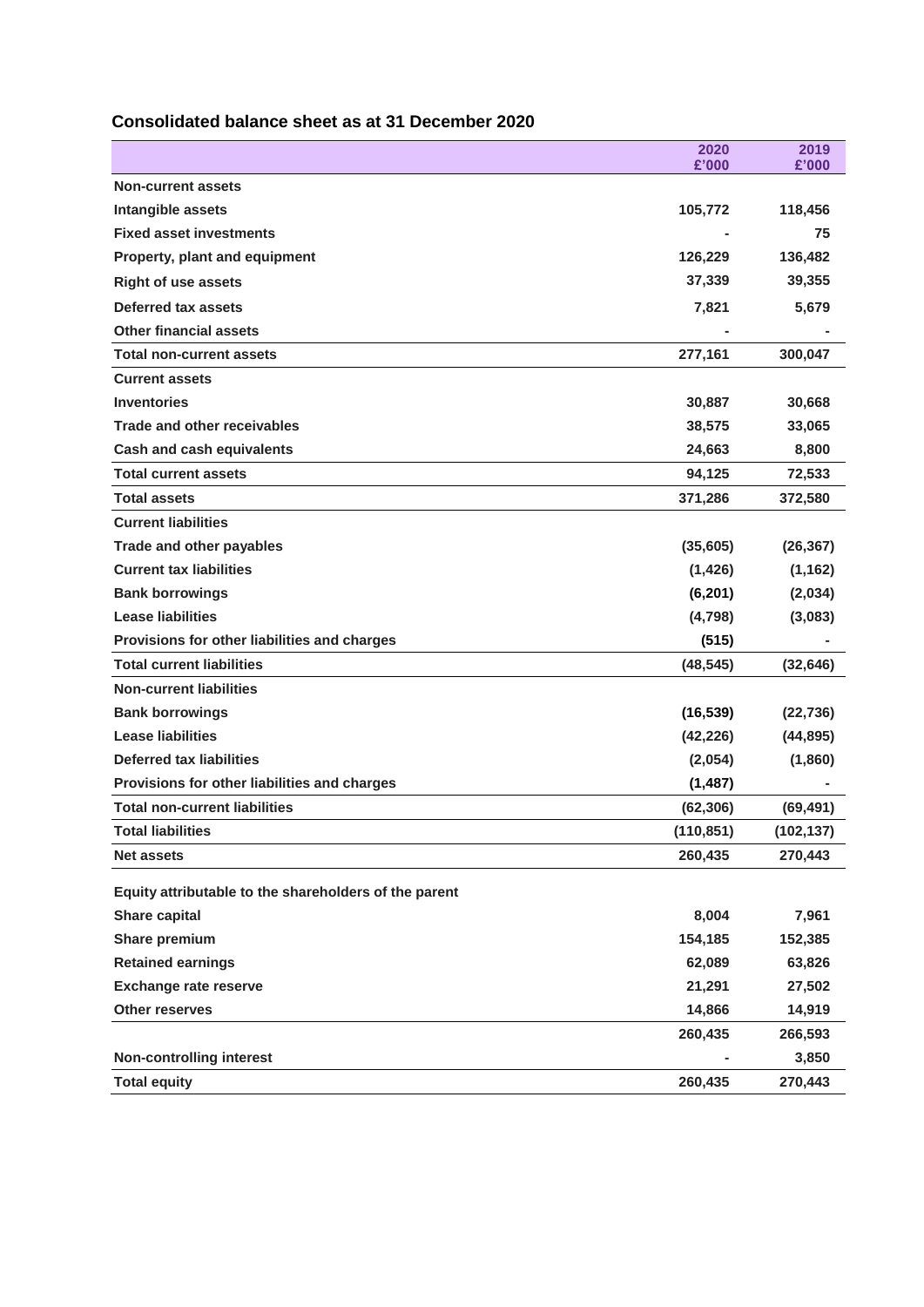|                                                    | <b>Share</b> | <b>Share</b> | <b>Retained</b> | <b>Exchange</b> | <b>Other</b>   | Non-                 | <b>Total</b>  |
|----------------------------------------------------|--------------|--------------|-----------------|-----------------|----------------|----------------------|---------------|
|                                                    | capital      | premium      | earnings        | Rate            |                | reserves controlling | equity        |
|                                                    |              |              |                 | reserve         |                | <b>interests</b>     |               |
|                                                    | £'000        | £'000        | £'000           | £'000           | £'000          | £'000                | £'000         |
|                                                    |              |              |                 |                 |                |                      |               |
| At 1 January 2020                                  | 7,961        | 152,385      | 63,826          | 27,502          | 14,919         |                      | 3,850 270,443 |
|                                                    |              |              |                 |                 |                |                      |               |
| <b>Comprehensive expense</b>                       |              |              |                 |                 |                |                      |               |
| (Loss) / profit for the year                       |              |              | (3,271)         |                 |                | 378                  | (2,893)       |
| <b>Other comprehensive</b><br>expense for the year |              |              |                 | (6, 211)        |                | 107                  | (6, 104)      |
| <b>Total comprehensive</b><br>expense for the year |              | ۰            | (3,271)         | (6, 211)        | $\blacksquare$ | 485                  | (8,997)       |
| <b>Transactions with owners</b>                    |              |              |                 |                 |                |                      |               |
| <b>Share based payments</b>                        |              |              |                 |                 | 55             |                      | 55            |
| Tax relating to share<br>options                   |              |              |                 |                 | 57             |                      | 57            |
| <b>Proceeds from shares</b><br>issued              | 17           | 388          |                 |                 | (165)          |                      | 240           |
| <b>Acquisition of non-</b><br>controlling interest | 26           | 1,412        | 1,534           |                 | $\blacksquare$ | (4, 335)             | (1, 363)      |
| <b>Total transactions with</b><br>owners           | 43           | 1,800        | 1,534           | Ξ.              | (53)           | (4, 335)             | (1,011)       |
| At 31 December 2020                                | 8.004        | 154,185      | 62,089          | 21,291          | 14,866         |                      | $-260.435$    |

# **Consolidated statement of changes in equity for the year ended 31 December 2020**

|                                                    | <b>Share</b> |                  | <b>Share Retained</b> | <b>Exchange</b>  | <b>Other</b> | Non-                      | <b>Total</b>  |
|----------------------------------------------------|--------------|------------------|-----------------------|------------------|--------------|---------------------------|---------------|
|                                                    | capital      | premium earnings |                       | rate             |              | reserves controlling      | equity        |
|                                                    | £'000        | £'000            | £'000                 | reserve<br>£'000 | £'000        | <b>interests</b><br>£'000 | £'000         |
| At 1 January 2019                                  | 7,767        | 151,147          | 99,299                | 31,113           | 16,404       |                           | 3,548 309,278 |
| <b>Comprehensive expense</b>                       |              |                  |                       |                  |              |                           |               |
|                                                    |              |                  |                       |                  |              |                           |               |
| (Loss) / profit for the year                       |              |                  | (35, 473)             |                  |              |                           | 345 (35,128)  |
| <b>Other comprehensive</b><br>expense for the year |              |                  |                       | (3,611)          |              | (43)                      | (3,654)       |
| <b>Total comprehensive</b><br>expense for the year |              | $\blacksquare$   | (35, 473)             | (3,611)          |              |                           | 302 (38,782)  |
| <b>Transactions with owners</b>                    |              |                  |                       |                  |              |                           |               |
| <b>Share based payments</b>                        |              |                  |                       | $\blacksquare$   | (641)        |                           | (641)         |
| Tax relating to share options                      |              |                  |                       | ۰                | (124)        |                           | (124)         |
| <b>Proceeds from shares issued</b>                 | 194          | 1,238            |                       | $\blacksquare$   | (720)        |                           | 712           |
| <b>Total transactions with</b><br>owners           | 194          | 1,238            |                       | ۰                | (1, 485)     | -                         | (53)          |
| At 31 December 2019                                | 7,961        | 152,385          | 63,826                | 27,502           | 14,919       |                           | 3,850 270,443 |

**Other reserves relates to share based payments.**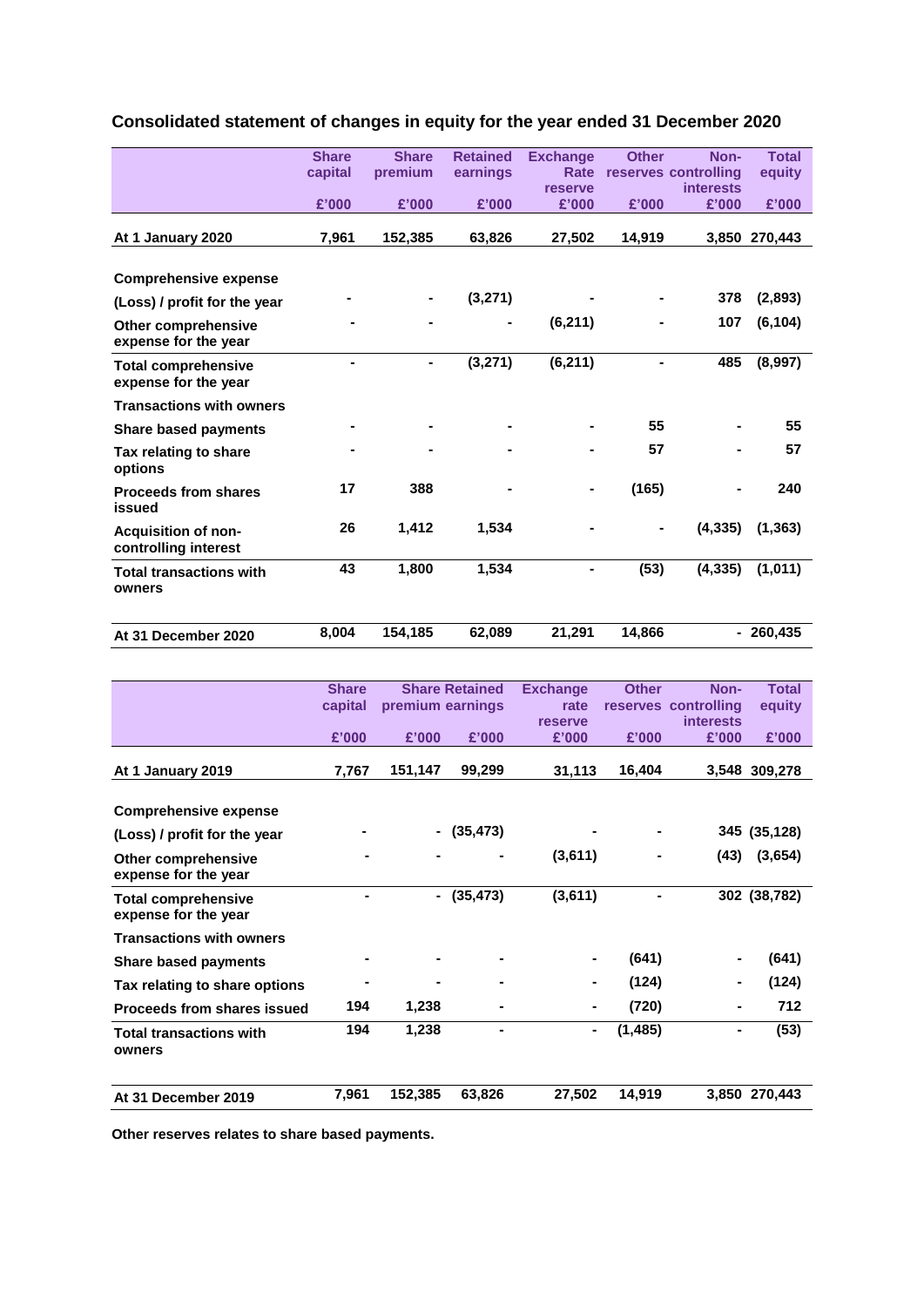|                                                            | 2020      | 2019      |
|------------------------------------------------------------|-----------|-----------|
|                                                            | £'000     | £'000     |
| Cash flows from operating activities                       |           |           |
| Adjusted cash inflow from operations                       | 36,324    | 16,530    |
| <b>Cash impact of adjustments</b>                          | (867)     | (7, 582)  |
| Cash generated from operations                             | 35,457    | 8,948     |
| Net interest paid                                          | (1, 142)  | (671)     |
| Income tax paid                                            | (993)     | (151)     |
| Net cash generated from operating activities               | 33,322    | 8,126     |
| Cash flows from investing activities                       |           |           |
| Purchase of property, plant and equipment                  | (4,993)   | (31, 864) |
| <b>Purchase of intangible assets</b>                       | (731)     | (1,806)   |
| <b>Capitalised development expenditure</b>                 | (4,678)   | (8, 427)  |
| Proceeds from disposal of property, plant and<br>equipment |           | 263       |
| <b>Acquisition of minority interest</b>                    | (1, 363)  |           |
| Acquisition of subsidiary, net of cash acquired            |           | 10        |
| Net cash used in investing activities                      | (11, 765) | (41, 824) |
| Cash flows from financing activities                       |           |           |
| Proceeds from issuance of ordinary shares                  | 240       | 712       |
| <b>Proceeds from borrowings</b>                            | 5,000     | 41,895    |
| <b>Repayment of borrowings</b>                             | (7,030)   | (17, 125) |
| <b>Payment of lease liabilities</b>                        | (3,764)   | (3,651)   |
| Net cash (used) / generated from financing activities      | (5, 554)  | 21,831    |
| Net increase / (decrease) in cash and cash equivalents     | 16,003    | (11, 867) |
| Cash and cash equivalents at 1 January                     | 8,800     | 20,807    |
| Exchange losses on cash and cash equivalents               | (140)     | (140)     |
| Cash and cash equivalents at 31 December                   | 24,663    | 8,800     |

# **Consolidated cash flow statement for the year ended 31 December 2020**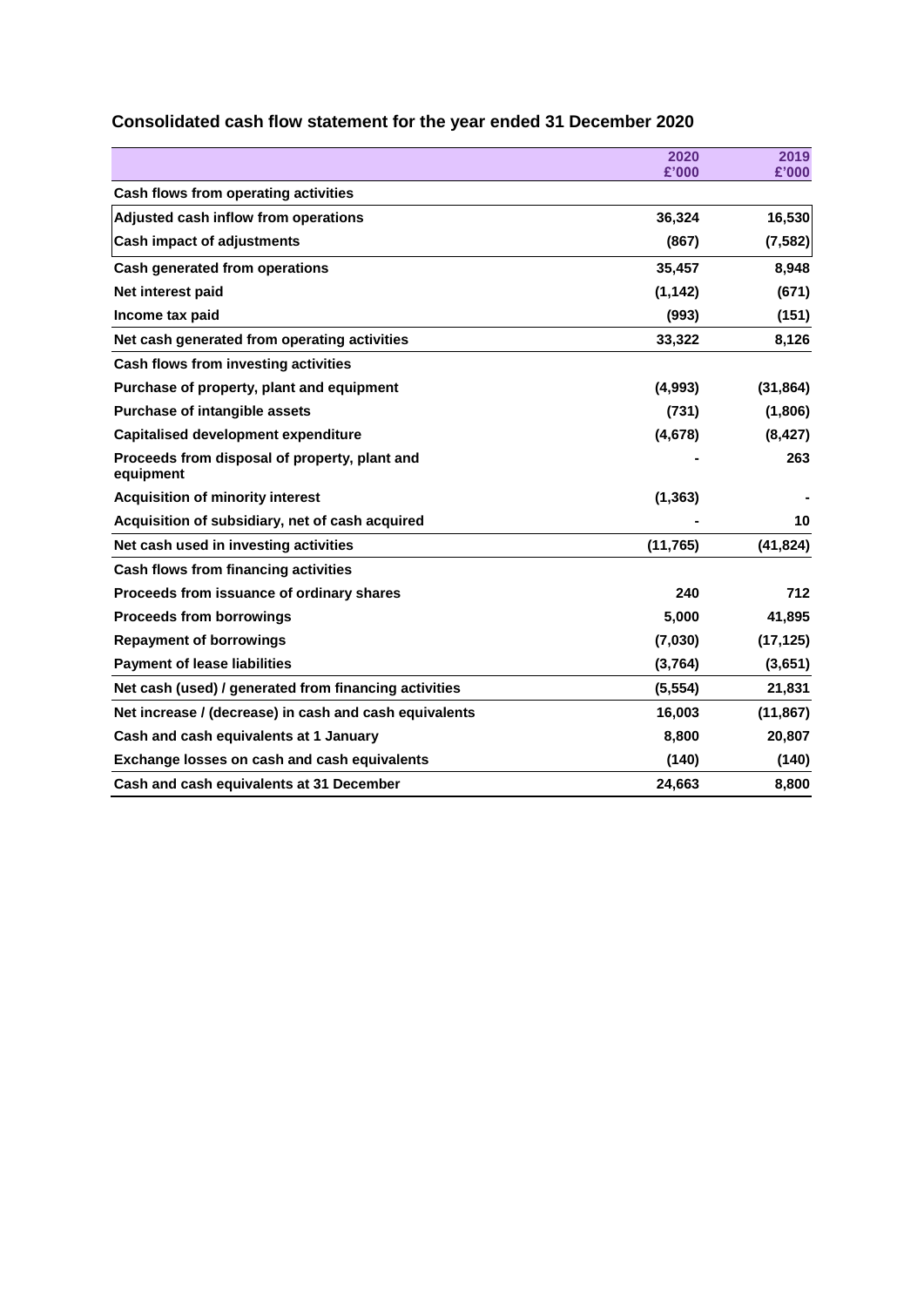### **Notes to the financial statements for the year ended 31 December 2020**

#### 1. **General information**

IQE plc ('the company') and its subsidiaries (together 'the Group') develop, manufacture and sell advanced semiconductor materials. The Group has manufacturing facilities in Europe, United States of America and Asia and sells to customers located globally.

IQE plc is a public limited company incorporated in the United Kingdom under the Companies Act 2006. The Company is domiciled in the United Kingdom and is quoted on the Alternative Investment Market (AIM). The address of the Company's registered office is Pascal Close, St Mellons, Cardiff, CF3 0LW.

#### 2. **Basis of preparation and significant accounting policies**

#### 2.1 **Basis of preparation**

The financial information set out in the announcement does not constitute the Group's statutory accounts for the year ended 31 December 2020 or 31 December 2019. Statutory accounts for 2019 have been delivered to the registrar of companies, and those for 2020 will be delivered in due course. The auditor has reported on those accounts and their report was (i) unqualified, (ii) did not include references to any matters to which the auditors drew attention by way of emphasis without qualifying their report and (iii) did not contain statements under section 498 (2) or (3) of the Companies Act 2006.

The financial statements have been prepared and approved by the directors in accordance with international accounting standards in conformity with the requirements of the Companies Act 2006 ("Adopted IFRSs"). The financial statements have been prepared under the historical cost convention except where fair value measurement is required by IFRS the accounting policies have been consistently applied to all years presented.

#### 2.2 **Going concern**

The Group made a loss of £2,893,000 (2019: £35,128,000 loss) but had an increase in cash and cash equivalents of £15,863,000 (2019: £12,007,000 decrease) for the year ended 31 December 2020.

On 11 March 2020, the World Health Organisation declared the outbreak of a coronavirus (COVID-19) a pandemic. The COVID-19 outbreak continues to create uncertainty in global economies and the markets in which the Group operates which pose risks to the Group's continuity of business operations, demand for its products and its forecast future financial performance given current world health and global economic conditions. The following matters have been considered by the directors in determining the appropriateness of the going concern basis of preparation in the financial statements:

- The Group's operations are geographically diversified. Manufacturing operations are located at ten different sites across three continents, significantly lessening the impact of potential disruption at any single site as a result of the ongoing Coronavirus pandemic. All manufacturing sites continue to remain operational and production has not been affected by any disruption at any of the Group's global sites.
- The Group dual or multi-sources key raw materials (substrates, gases, spares and consumables) wherever possible, from a broad range of global suppliers, reducing the likelihood of potential disruption to production from any single supplier. The Group works closely with suppliers and customers to manage inventory levels in order to create supply chain resilience against potential disruption. All manufacturing sites continue to remain operational and production has not been affected by any supply chain disruption.
- The Group's trading has remained resilient throughout the year with significant growth experienced in a number of markets that has resulted in the delivery of record revenue of £178,016,000 (2019: £140,015,000) and an increase in adjusted profit before tax to £3,221,000 (2019: £7,019,000 loss).
- Net debt (excluding lease liabilities) has significantly reduced with the group ending the financial year in a net funds (excluding lease liabilities) position of £1,923,000 (2019: £15,970,000 net debt) as a result of a combination of increased cash generated from operations and a reduction in capital expenditure following the completion of the infrastructure phase of the Group's expansion in Massachusetts USA, Hsinchu Taiwan and at its Newport Foundry in South Wales. Net funds (excluding lease liabilities) consists of £24,663,000 (2019: £8,800,000) of cash net of bank loans of £22,740,000 (2019: £24,770,000) repayable over a period to 29 August 2024.
- On 24 January 2019, the Group agreed a £25,735,000 (\$35,000,000) three-year multi-currency revolving credit facility from HSBC Bank plc which is undrawn. The Group has complied with all covenants associated with the facility.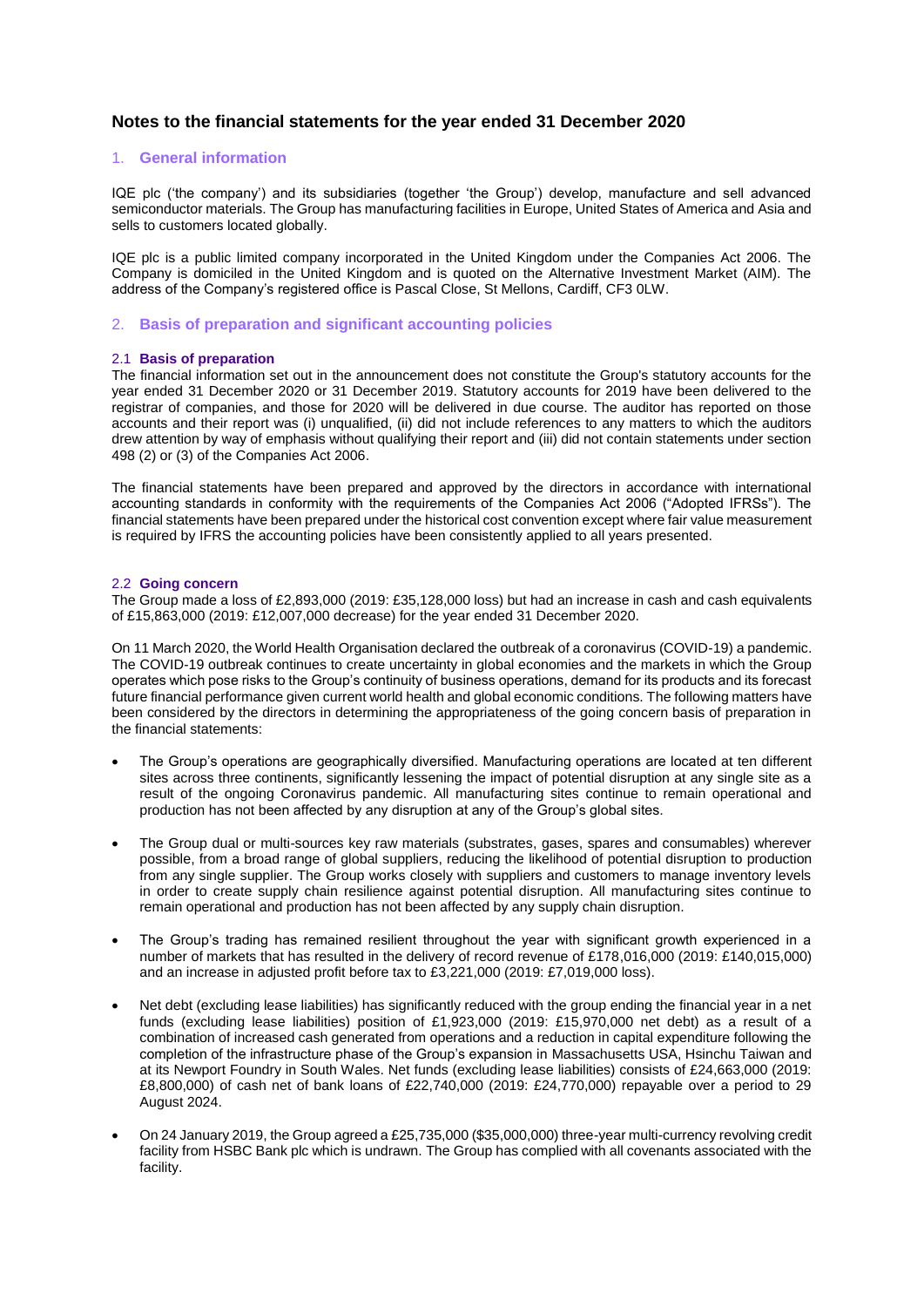- On 29 August 2019, the Group agreed a £30,000,000 five-year Asset Finance Loan facility from HSBC Bank of which £25,000,000 has been drawn. The Group has complied with all covenants associated with the facility.
- On 10 December 2020, the Group agreed the extension of the relaxation of certain banking covenants applicable at 31 December 2020 and 30 June 2021 to include 31 December 2021 as an on-going precautionary measure designed to increase covenant headroom and availability of cash funding under the terms of the Group's committed bank facilities.
- The Group generated cash from operating activities of £33,322,000 (2019: £8,126,000) and its financial forecasts for the period up to and including 31 December 2022 show that the Group is forecast to continue to comply with its banking covenants and has adequate cash resources to continue operating for the foreseeable future.
- The Group's trading has remained resilient throughout the year with significant growth experienced in a number of markets with record revenue of £178,016,000 (2019: £140,015,000) and strong growth delivered in each of the Group's primary business segments. Wireless and Photonics growth drivers, which include increased demand for GaAs wafers for 5G smartphone power amplifiers, GaN on SiC wafers for 5G infrastructure and advanced RF applications, VCSEL wafers for 3D sensing applications and GaSb wafers for infrared applications, continue to remain strong and trading in Q1 2021 remains favourable with positive momentum continuing across the Group's Wireless and Photonics business units.
- The Group's severe but plausible downside financial forecasts have been prepared with significant reductions to future forecast revenues, designed to reflect severe downside scenarios associated with demand risks, for a 24-month period to 31 December 2022. The severe but plausible downside scenario, applied to the Group's financial forecasts, which take account of current trading and customer demand, assumes a 10% reduction in 2021 revenue and a 22% reduction in 2022 revenue partially offset by mitigations within the control of the company, including deferred investment in employee related costs across the forecast period and certain capital expenditure mitigations in 2022. The severe but plausible downside scenario illustrates that the Group is forecast to continue to comply with its banking covenants but would require either the extension, or refinancing of its current revolving credit facility from HSBC Bank plc on expiry in January 2022. The severe but plausible downside scenario illustrates that a facility of ~£9,000,000, significantly below the Group's current committed facility of £25,735,000 could be required in 2022. The Group has a long-standing and trusted relationship with its bankers, HSBC Bank plc, who remain supportive and who have, at the date of this report, extended formal credit approved heads of terms for a one-year extension of the Group's £25,735,000 (\$35,000,000) revolving credit facility until January 2023. The credit approved heads of terms include banking covenants consistent with the covenant arrangements applicable until expiry of the existing facility. On this basis, the directors believe that the group has, or will have access, to adequate cash resources to continue operating for the foreseeable future even in a severe but plausible downside scenario.

The Group meets its day-to-day working capital and other cash requirements through its bank facilities and available cash. The Group's cash flow forecasts and projections, in conjunction with the level of assessed covenant headroom on the Group's committed bank facilities show that the Group and the Company have adequate cash resources to continue operating and to meet its liabilities as they fall due for the assessed period to 31 December 2022, such that the directors consider it appropriate to adopt the going concern basis of accounting in preparing the consolidated financial statement.

#### 2.3 **Changes in accounting policy and disclosures**

#### *(a) New standards, amendments and interpretations.*

The following new standards, amendments and interpretations have been adopted by the Group for the first time for the financial year beginning on 1 January 2020:

- Amendments to IFRS 9 'Financial Instruments', IAS 39 'Financial Instruments: Recognition and Measurement' and IFRS 7 'Financial Instruments: Disclosures' to provide certain reliefs, including in relation to hedge accounting, arising from issues related to interest rate benchmark reform.
- Amendments to IFRS 3 'Business Combinations' which clarifies the definition of a business.
- Amendments to IAS 1 'Presentation of financial statements' and IAS 8 'Accounting policies, changes in accounting estimates and errors' which are intended to make the definition of material easier to understand.
- Amendments to references to the 'Conceptual framework' in IFRS standards.

The adoption of these standards, amendments and interpretations has not had a material impact on the financial statements of the Group or parent company.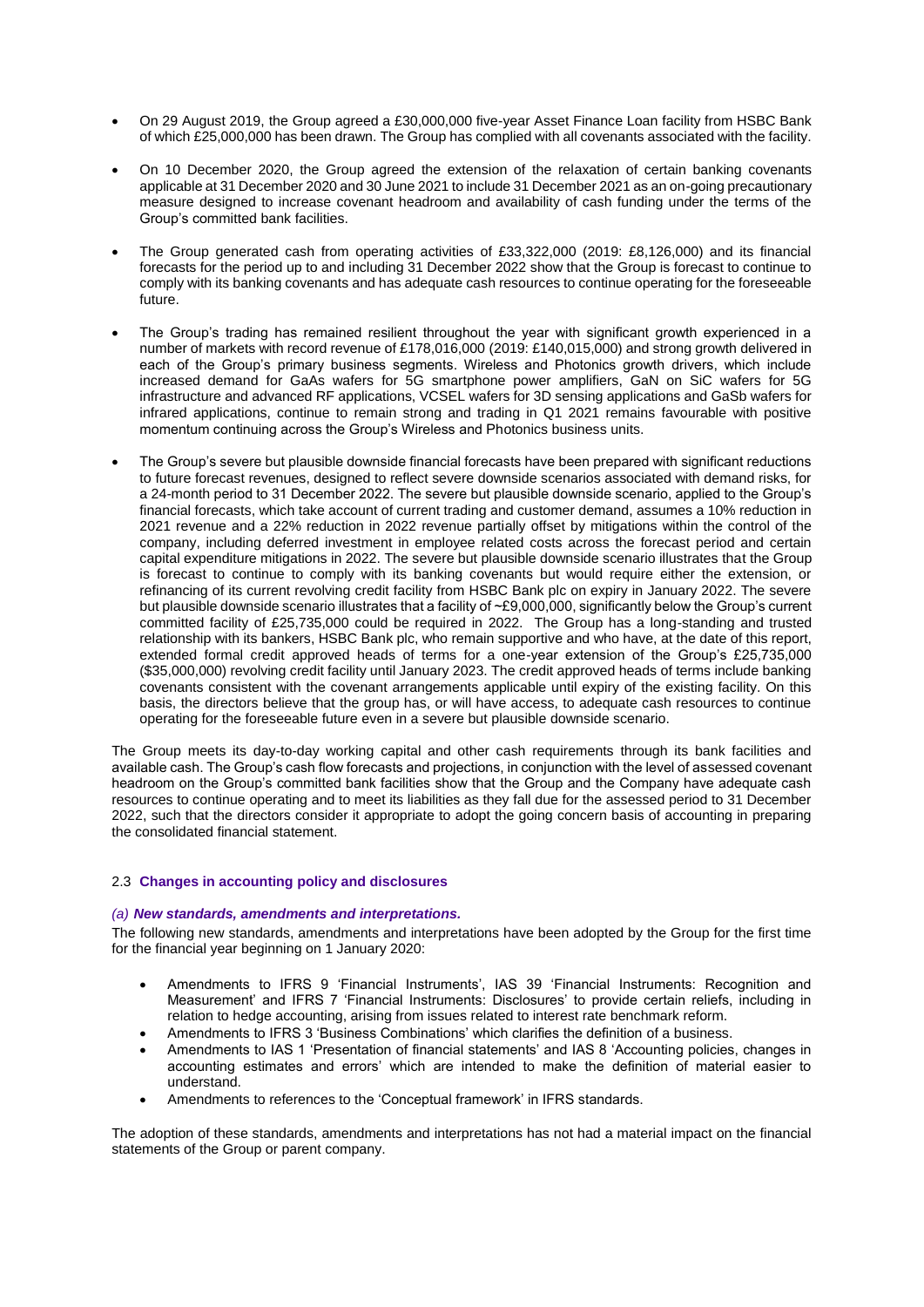#### *(b) New standards, amendments and interpretations issued but not effective and not adopted early*

A number of new standards, amendments to standards and interpretations which are set out below are effective for annual periods beginning after 1 January 2020 and have not been applied in preparing these consolidated financial statements.

- Amendment to IFRS 3 'Business combinations' to update references to the Conceptual Framework for Financial Reporting without changing the accounting requirements for business combinations.
- Amendments to IFRS 9 'Financial Instruments', IAS 39 'Financial Instruments: Recognition and Measurement', IFRS 7 'Financial Instruments: Disclosures, IFRS 4 'Insurance Contracts', IFRS 16 'Leases' related to interest rate benchmark reform (phase two) and the issues that arise from the implementation of the reforms, including the replacement of one benchmark with an alternative one.
- Amendment to IFRS 16 'Leases' which provides an optional practical expedient for lessees from assessing whether a rent concession related to COVID-19 is a lease modification.
- IFRS 17 'Insurance contracts' which establishes the principles for the recognition, measurement, presentation and disclosure of insurance contracts and supersedes IFRS 4 'Insurance Contracts'
- Amendments to IAS 1 'Presentation of financial statements' on classification of liabilities which is intended to clarify that liabilities are classified as either current or non-current depending upon the rights that exist at the end of the reporting period.
- Amendments to IAS 16 'Property, plant and equipment' to prohibit the deduction from cost of property, plant and equipment amounts received from selling items produced while preparing the asset for its intended use with any such sales and related cost recognised in profit or loss.
- Amendments to IAS 37 'Provisions, contingent liabilities and contingent assets' to specify which costs a company includes when assessing whether a contract will be loss making.
- Annual improvements to make minor amendments to IFRS 1 'First-time adoption of IFRS', IFRS 9 'Financial Instruments', IAS 41 'Agriculture' and amendments to the illustrative examples accompanying IFRS 16 'Leases'.

The Directors anticipate that at the time of this report none of the new standards, amendments to standards and interpretations are expected to have a material effect on the financial statements of the Group or parent company.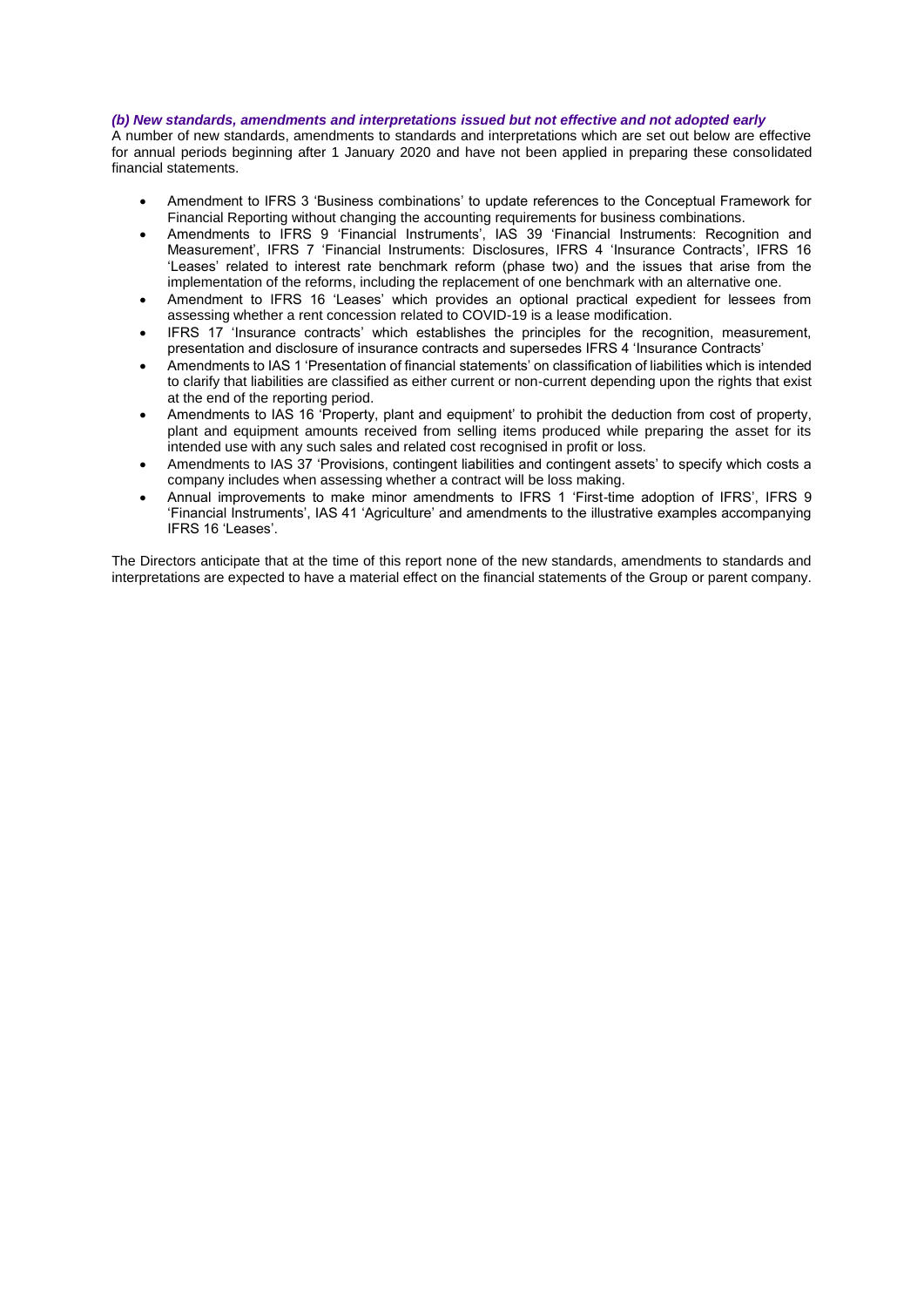#### **3. Segmental analysis**

#### **3.1 Description of segments and principal activities**

The Chief Operating Decision Maker is defined as the Executive Management Board. The Executive Management Board, consisting of the Chief Executive Officer, Chief Financial Officer, Chief Operations Officer, Chief Technology Officer, Executive VP Global Business Development, Wireless and Emerging Products and Executive VP Global Business Development, Photonics & Infrared consider the group's performance from a product perspective and have identified three primary reportable segments:

- Wireless this part of the business manufactures and sells compound semiconductor material for the wireless market which includes radio frequency devices that enable wireless communications.
- Photonics this part of the business manufactures and sells compound semiconductor material for the photonics market which includes applications that either transmit or sense light, both visible and infrared.
- CMOSS++ this part of the business manufactures and sells advanced semiconductor materials related to silicon which include the combination of the advanced properties of compound semiconductors with those of lower cost of silicon technologies.

The Executive Management Board primarily use revenue and a measure of adjusted operating profit to assess the performance of the operating segments. Measures of total assets and liabilities for each reportable segment are not reported to the Executive Management Board and therefore have not been disclosed.

|                                             | 2020     | 2019      |
|---------------------------------------------|----------|-----------|
| <b>Revenue</b>                              | £'000    | £'000     |
| <b>Wireless</b>                             | 94,193   | 68,166    |
| <b>Photonics</b>                            | 81,627   | 69,758    |
| $CMOS++$                                    | 2,196    | 2,091     |
| <b>Revenue</b>                              | 178,016  | 140,015   |
|                                             |          |           |
| Adjusted operating profit / (loss)          |          |           |
| <b>Wireless</b>                             | 11,393   | 6,590     |
| <b>Photonics</b>                            | 9,080    | 1,324     |
| $CMOS++$                                    | (714)    | (1, 304)  |
| <b>Central corporate costs</b>              | (14,373) | (11,286)  |
| Adjusted operating profit / (loss)          | 5,386    | (4,676)   |
| Adjusted items (see note 4)                 | (10,903) | (14,126)  |
| <b>Operating loss</b>                       | (5, 517) | (18, 802) |
| Reversal / share of losses of joint venture |          |           |
| accounted for using the equity method       | 3,788    | (4,688)   |
| <b>Finance costs</b>                        | (2,165)  | (1, 458)  |
| Loss before tax                             | (3,894)  | (24,948)  |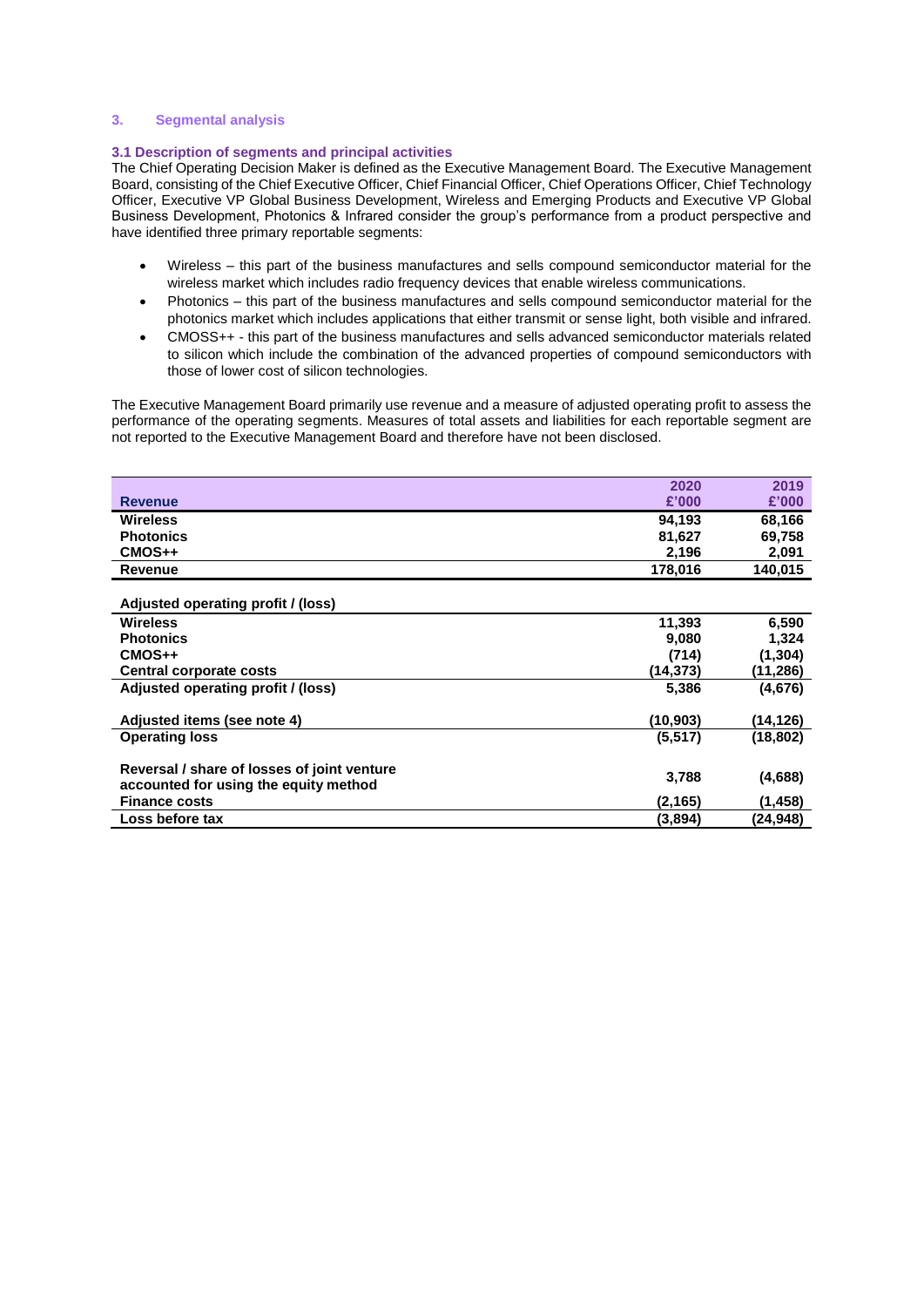#### **4. Adjusted profit measures**

The Group's results report certain financial measures after a number of adjusted items that are not defined or recognised under IFRS including adjusted operating profit, adjusted profit before income tax and adjusted earnings per share. The Directors believe that the adjusted profit measures provide a more useful comparison of business trends and performance and allow management and other stakeholders to better compare the performance of the Group between the current and prior year, excluding the effects of certain non-cash charges, non-operational items and significant infrequent items that would distort period on period comparability. The Group uses these adjusted profit measures for internal planning, budgeting, reporting and assessment of the performance of the business.

The tables below show the adjustments made to arrive at the adjusted profit measures and the impact on the Group's reported financial performance.

|                                  |                 |                 | 2020            |                 |                 | 2019            |
|----------------------------------|-----------------|-----------------|-----------------|-----------------|-----------------|-----------------|
|                                  | <b>Adjusted</b> | <b>Adjusted</b> | <b>Reported</b> | <b>Adjusted</b> | <b>Adjusted</b> | <b>Reported</b> |
|                                  | <b>Results</b>  | <b>Items</b>    | <b>Results</b>  | <b>Results</b>  | <b>Items</b>    | <b>Results</b>  |
|                                  | £'000           | £'000           | £'000           | £'000           | £'000           | £'000           |
| <b>Revenue</b>                   | 178,016         |                 | 178,016         | 140,015         |                 | 140,015         |
| Cost of sales                    | (144,689)       | (177)           | (144, 866)      | (119,145)       | 514             | (118,631)       |
| Gross profit                     | 33,327          | (177)           | 33,150          | 20,870          | 514             | 21,384          |
| Other income                     |                 |                 |                 |                 |                 |                 |
| SG&A                             | (27, 759)       | (6,938)         | (34, 697)       | (25, 791)       | (10, 506)       | (36, 297)       |
| Impairment loss on               |                 |                 |                 |                 |                 |                 |
| financial assets                 |                 | (3,788)         | (3,788)         |                 | (4, 134)        | (4, 134)        |
| Profit on disposal of            |                 |                 |                 |                 |                 |                 |
| <b>PPE</b>                       | (182)           |                 | (182)           | 245             |                 | 245             |
| <b>Operating profit / (loss)</b> | 5,386           | (10, 903)       | (5, 517)        | (4,676)         | (14, 126)       | (18, 802)       |
| Reversal / share of JV           |                 |                 |                 |                 |                 |                 |
| losses                           |                 | 3,788           | 3,788           | (737)           | (3,951)         | (4,688)         |
| <b>Finance costs</b>             | (2,165)         |                 | (2, 165)        | (1,606)         | 148             | (1,458)         |
| Profit / (loss) before tax       | 3,221           | (7, 115)        | (3,894)         | (7,019)         | (17, 929)       | (24,948)        |
| <b>Taxation</b>                  | (519)           | 1,520           | 1,001           | (11, 991)       | 1,811           | (10,180)        |
| Profit / (loss) for the          |                 |                 |                 |                 |                 |                 |
| period                           | 2,702           | (5, 595)        | (2.893)         | (19,010)        | (16,118)        | (35,128)        |

|                             | Pre-tax<br><b>Adjustme</b><br>nt<br>£'000 | Tax<br><b>Impact</b><br>£'000 | 2020<br><b>Adjusted</b><br><b>Results</b><br>£'000 | Pre-tax<br><b>Adjustme</b><br>nt<br>£'000 | <b>Tax</b><br><b>Impact</b><br>£'000 | 2019<br><b>Adjusted</b><br><b>Results</b><br>£'000 |
|-----------------------------|-------------------------------------------|-------------------------------|----------------------------------------------------|-------------------------------------------|--------------------------------------|----------------------------------------------------|
| <b>Share based payments</b> | (265)                                     | 210                           | (55)                                               | 771                                       | 133                                  | 904                                                |
| <b>Amortisation of</b>      |                                           |                               |                                                    |                                           |                                      |                                                    |
| acquired intangibles        |                                           |                               |                                                    | (385)                                     | 81                                   | (304)                                              |
| <b>Restructuring</b>        | (162)                                     | 39                            | (123)                                              | (813)                                     | 164                                  | (649)                                              |
| Patent dispute legal        |                                           |                               |                                                    |                                           |                                      |                                                    |
| fees                        | 1,689                                     | (321)                         | 1,368                                              | (4,308)                                   | 775                                  | (3, 533)                                           |
| Impairment-                 |                                           |                               |                                                    |                                           |                                      |                                                    |
| intangibles                 | (6, 537)                                  | 1,242                         | (5,295)                                            | (3,805)                                   | 685                                  | (3, 120)                                           |
| <b>Onerous contract</b>     | (1, 840)                                  | 350                           | (1,490)                                            |                                           |                                      |                                                    |
| Impairment - ROU            |                                           |                               |                                                    |                                           |                                      |                                                    |
| asset                       |                                           |                               |                                                    | (1,623)                                   |                                      | (1,623)                                            |
| Impairment - financial      |                                           |                               |                                                    |                                           |                                      |                                                    |
| assets                      | (3,788)                                   |                               | (3,788)                                            | (4, 134)                                  | ۰                                    | (4, 134)                                           |
| Share of JV losses -        |                                           |                               |                                                    |                                           |                                      |                                                    |
| financial asset             | 3,788                                     |                               | 3,788                                              | (3,951)                                   |                                      | (3,951)                                            |
| <b>CSDC acquisition -</b>   |                                           |                               |                                                    |                                           |                                      |                                                    |
| negative goodwill           |                                           |                               |                                                    | 171                                       |                                      | 171                                                |
| <b>Discounting</b>          |                                           |                               |                                                    | 148                                       | (27)                                 | 121                                                |
| Total                       | (7, 115)                                  | 1,520                         | (5, 595)                                           | (17,929)                                  | 1,811                                | (16,118)                                           |

The nature of the adjusted items is as follows: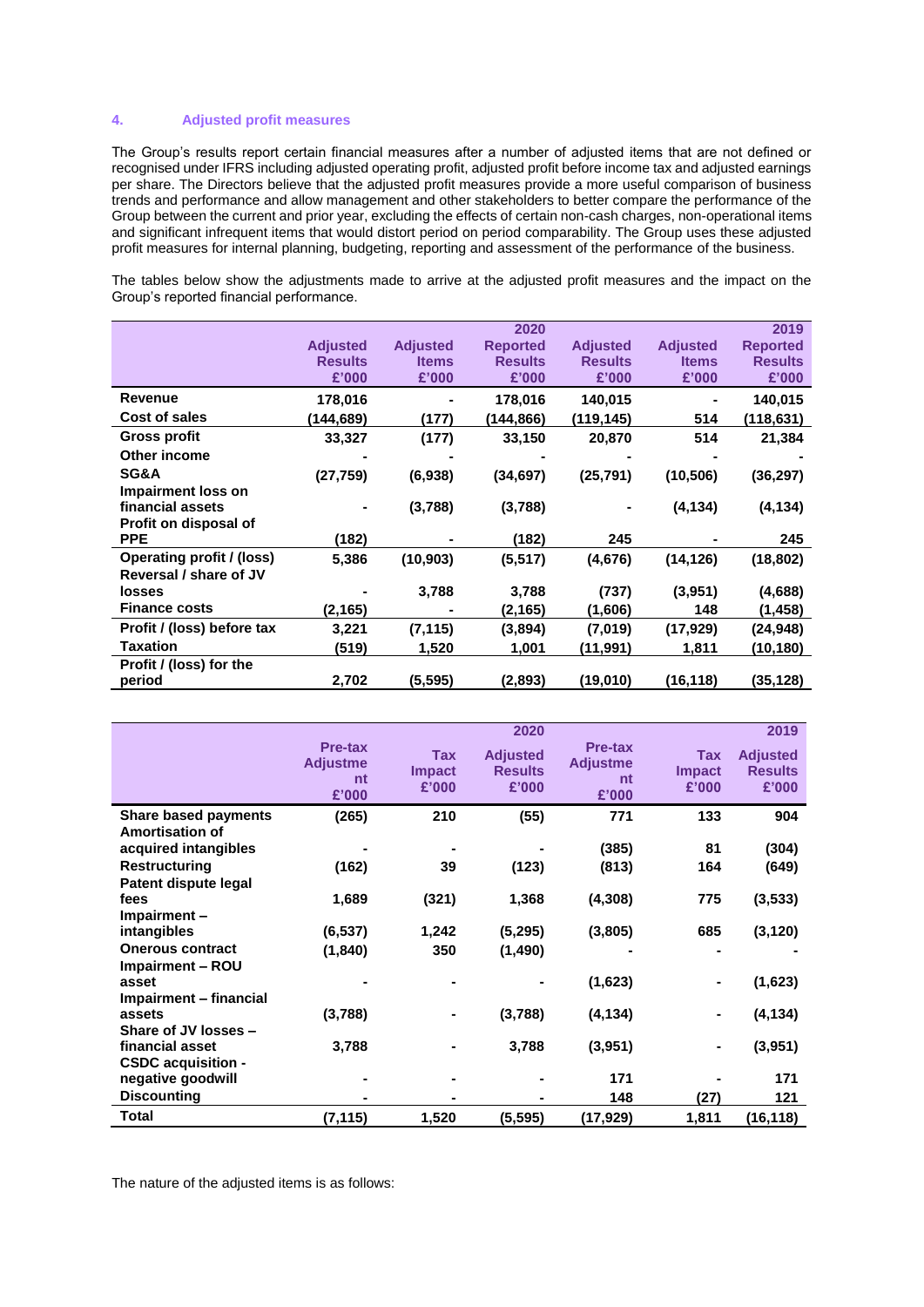- Share based payments The charge (2019: credit) recorded in accordance with IFRS 2 'Share based payment' of which £177,000 (2019: £514,000 credit) has been classified within cost of sales in gross profit and £88,000 (2019: £257,000 credit) has been classified as selling, general and administrative expenses in operating profit. £nil cash has been defrayed in the year (2019: £1,331,000) in respect of employer social security contributions following the exercise of unapproved employee share options.
- Amortisation of acquired intangibles The charge of £nil (2019: £385,000) relates to the amortisation of acquired intangibles arising in respect of fair value exercises associated with previous corporate acquisitions and has been classified as selling, general and administrative expenses within operating profit and is noncash.
- Restructuring The charge of £162,000 relates to employee retention bonus costs relating to the announced closure of the Group's manufacturing facility in Pennsylvania, USA. The charge was classified as selling, general and administrative expenses within operating loss. Cash costs defrayed in the year total £nil.

The 2019 charge of £813,000 relates to the closure of the Group's manufacturing facility in New Jersey, USA at a cost of £226,000 and site-specific restructuring and employee severance costs of £587,000. The charge was classified as selling, general and administrative expenses within operating loss. Cash costs of £1,947,000 related to severance and reactor decommissioning costs of £1,360,000 associated with the closure of the New Jersey site and cash costs of £587,000 associated with site specific employee severance costs.

- Patent dispute legal costs The credit relates to a settlement agreement of £1,825,000 (US\$2,500,000) associated with legal costs incurred by the Group that has been negotiated with the plaintiff following an arbitration panel ruling in favour of the Group on 17 January 2020. The settlement has been cash received in the post balance sheet period. The credit also includes an increase in insurance income of £410,000 (2019: £nil) following final settlement with the Group's insurers partially offset by legal costs incurred during the year of £546,000 (2019: £4,308,000). Cash cost, net of the full insurance receipt of £740,000 (\$1,000,000) total £867,000 as a result of the payment of current and prior period legal costs during the year of £1,607,000 (2019: £4,304,000).
- Impairment of intangibles The non-cash charge of £6,537,000 (2019: £3,805,000) relates to the impairment of the Group's non-filter related cREO™ patent and development costs resulting from a lack of current intent to continue relevant development activities following the refocus of resource and investment into cREO™ filter related development activities. The non-cash charge in 2019 related to the impairment of certain development costs, patent costs and software where the Group took the decision to either discontinue using the asset or discontinue the relevant technology development activities.
- Onerous contract The onerous contract provision of £1,840,000 (2019: £nil) is non-cash in the current period and represents the cost of minimum guaranteed future royalty payments associated with the use of cREO™ technology acquired from Translucent Inc.
- Impairment of right of use asset The non-cash charge of £nil (2019: £1,623,000) relates to the impairment of the right of use asset relating to space at the Singapore manufacturing site sub-let by Compound Semiconductor Development Centre Limited, the Group's former joint venture that was acquired during 2019. The charge was classified as selling, general and administrative expenses within operating loss.
- Impairment of financial asset The non-cash charge of £3,788,000 (2019: £4,134,000) relates to the increase in the expected credit loss associated with the Group's preference share financial asset due from its joint venture, CSC.
- Reversal / share of joint venture losses (financial asset) The Group treats its preference share financial assets due from its joint venture, CSC, as a long-term interest in an equity accounted investee and is required to apply the loss absorption requirements of IAS 28.38 to the carrying amount of the preference share financial asset, after the application of any expected credit losses as described above and in note 3.8. Application of the loss absorption requirements following the increase in expected credit losses has resulted in the reversal of the Group's share of previously allocated joint venture losses to the preference share financial asset resulting in a non-cash credit of £3,788,000 (2019: £3,951,000 charge) which has been recognised within 'share of losses of joint ventures accounted for using the equity method' in the Consolidated Income Statement.
- CSDC acquisition negative goodwill The non-cash credit of £nil (2019: £171,000) relates to the negative goodwill arising on the Group's acquisition of its former joint venture, Compound Semiconductor Centre Limited (see note 31). The credit was classified as selling, general and administrative expenses within operating loss.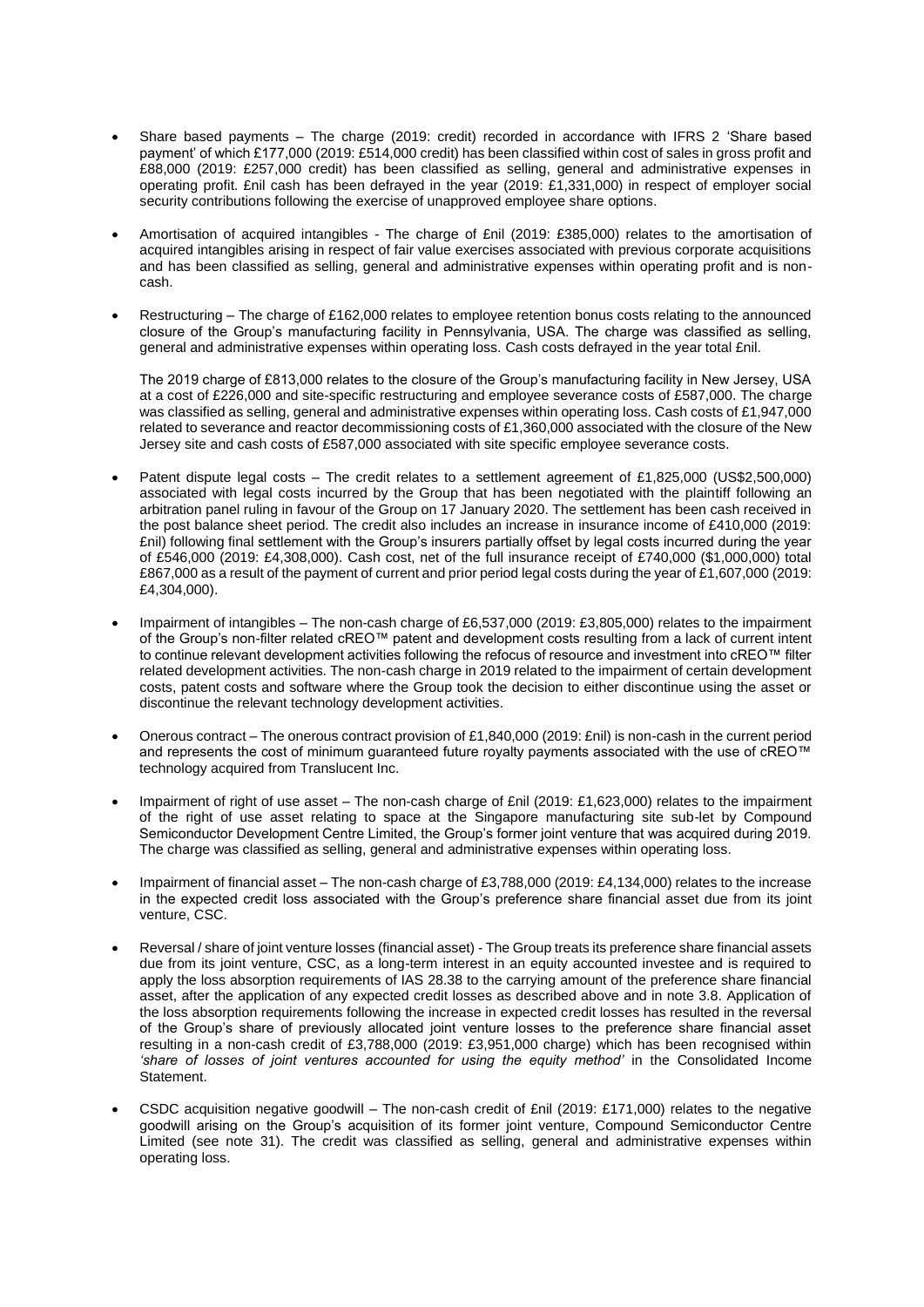• Discounting – This relates to the unwind of discounting on long term financial assets of £nil (2019: £148,000). Discounting is non-cash and has been classified as finance costs within profit before tax.

The cash impact of adjusted items in the consolidated cash flow statement represents the cash costs defrayed in 2020 in respect of patent dispute legal costs, net of insurance income received in respect of patent legal costs totalling £867,000.

Adjusted EBITDA (adjusted earnings before interest, tax, depreciation and amortisation) is calculated as follows:

|                                                 | 2020    | 2019      |
|-------------------------------------------------|---------|-----------|
|                                                 | £'000   | £'000     |
|                                                 |         |           |
| Loss attributable to equity shareholders        | (3,271) | (35, 473) |
| <b>Non-controlling interest</b>                 | 378     | 345       |
| <b>Finance costs</b>                            | 2,165   | 1,458     |
| Tax                                             | (1,001) | 10,180    |
| Depreciation of property, plant and equipment   | 12,983  | 10,477    |
| Depreciation of right of use assets             | 3,681   | 3,590     |
| Amortisation of intangible fixed assets         | 7,869   | 8,222     |
| Loss/(profit) on disposal of PPE                | 182     | (245)     |
| <b>Share based payments</b>                     | 265     | (771)     |
| <b>Adjusted Items</b>                           | 6,850   | 18,463    |
| <b>Restructuring</b>                            | 162     | 813       |
| Patent dispute settlement and legal costs       | (1,689) | 4,308     |
| <b>Impairment of intangibles</b>                | 6,537   | 3,805     |
| <b>Onerous contract provision</b>               | 1,840   |           |
| Impairment of right of use asset                |         | 1,623     |
| Impairment of financial asset                   | 3,788   | 4,134     |
| Share of joint venture losses (financial asset) | (3,788) | 3,951     |
| <b>CSDC acquisition negative goodwill</b>       |         | (171)     |
| <b>Adjusted EBITDA</b>                          | 30,101  | 16,246    |

#### **5. Loss per share**

Basic loss per share is calculated by dividing the loss attributable to ordinary shareholders by the weighted average number of ordinary shares in issue during the year.

Diluted loss per share is calculated by dividing the loss attributable to ordinary shareholders by the weighted average number of shares and the dilutive effect of 'in the money' share options in issue. Share options are classified as 'in the money' if their exercise price is lower than the average share price for the year. As required by IAS 33, this calculation assumes that the proceeds receivable from the exercise of 'in the money' options would be used to purchase shares in the open market in order to reduce the number of new shares that would need to be issued.

The directors also present an adjusted earnings per share measure which eliminates certain adjusted items in order to provide a more meaningful measure of underlying profit. The adjustments are detailed in note 4.

|                                                                | 2020<br>£'000 | 2019<br>£'000 |
|----------------------------------------------------------------|---------------|---------------|
| Loss attributable to ordinary shareholders                     | (3,271)       | (35, 473)     |
| Adjustments to loss after tax (note 4)                         | 5.595         | 16,118        |
| Adjusted profit / (loss) attributable to ordinary shareholders | 2.324         | (19, 355)     |